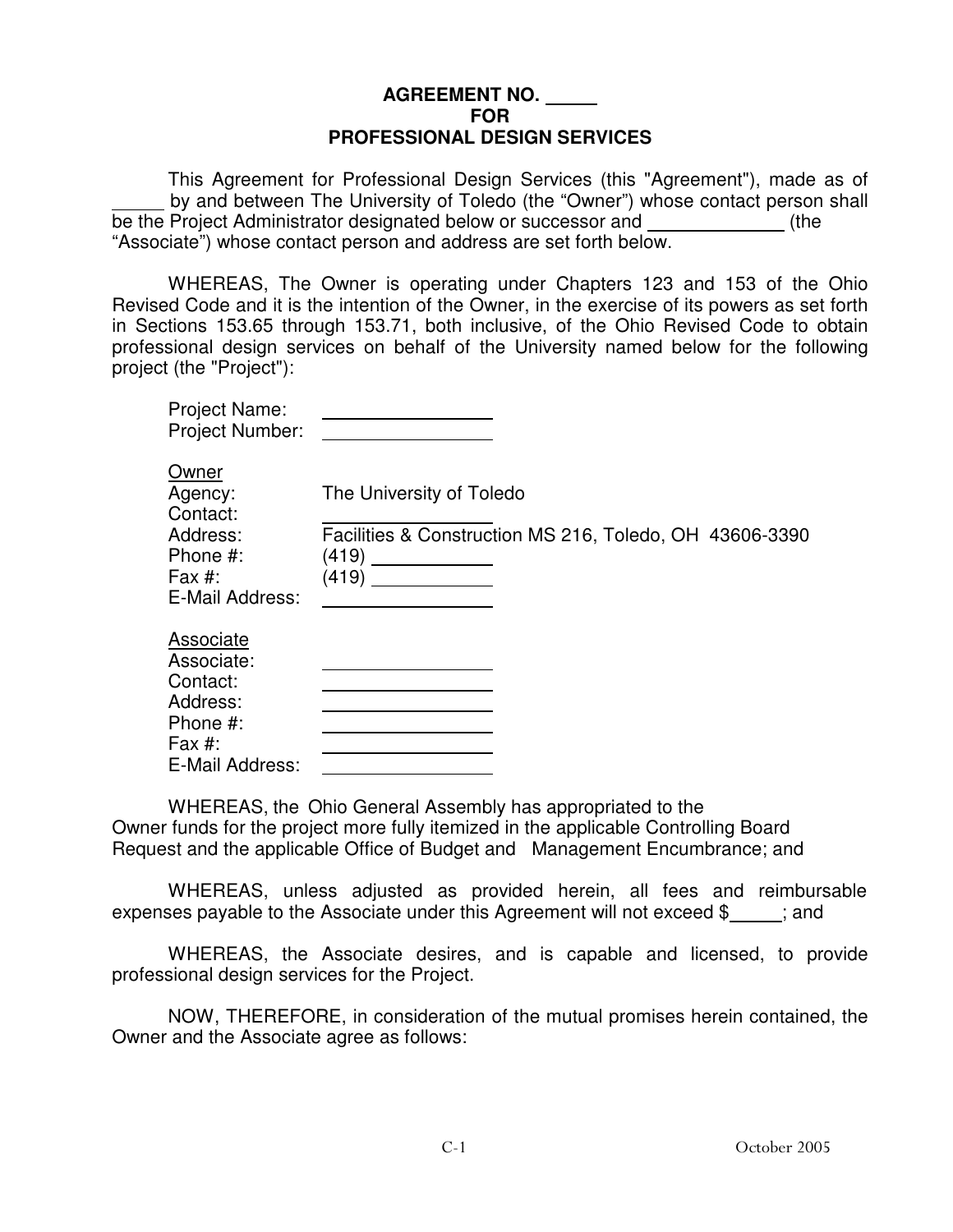# **ARTICLE I. RESPONSIBILITIES OF ASSOCIATE**

## 1.1 Associate's Service

1.1.1 Scope of Services; Applicable Law. The Associate shall provide professional design services, including without limitation services customarily furnished in accordance with generally accepted architectural or engineering services, for the Project in accordance with the terms of this Agreement. The Associate shall provide such services in accordance with the applicable Sections of the Ohio Revised Code and any applicable state rules and regulations, any applicable federal and local statutes, ordinances, rules and regulations, the applicable Announcement issued pursuant to Section 153.67 of the Ohio Revised Code (the "Announcement"), the Associate's Technical Proposal for the Project (the "Technical Proposal") and the Owner's Standards of Design, if any.

1.1.2 Construction Budget. The total amount available for the construction of the Project is \$\_\_\_\_\_\_ (the "Construction Budget"). The Owner shall provide written notice to the Associate of any change in the Construction Budget. It is recognized that the Associate and the Owner do not have control over the cost of labor, materials or equipment, over Contractors' methods of determining bid prices, or over competitive bidding, market or negotiating conditions. Accordingly, the Associate cannot and does not warrant or represent that bids or negotiated prices will not vary from the Construction Budget or from any estimate of cost or evaluation prepared by or agreed to by the Associate.

1.1.3 Timeliness; Standard of Care. The Associate shall perform the Associate's services in accordance with professional standards of skill, care and diligence in a timely manner in accordance with the Project Schedule and so that the Project shall be completed as expeditiously and economically as possible within the Construction Budget and in the best interests of the Owner.

1.1.4 Design Schedule. Within thirty (30) days after the execution hereof, the Associate shall submit for approval by the Owner a Design Schedule for the performance of the Associate's services which shall include allowances for reasonable periods of time required for the review and approval of items by the Owner and for approvals of governmental authorities having jurisdiction over the Project. Unless the Owner notifies the Associate of objections to the Design Schedule within thirty (30) days of receipt thereof, the Owner shall be deemed to have approved the Design Schedule. The Associate shall coordinate the Design Schedule with the Project Schedule. The Design Schedule, when approved by the Owner, shall not be exceeded by the Associate without notice and adjustment of the Design Schedule approved by the Owner.

1.1.5 Personnel. The identities of the principal persons, and the extent of their participation in performing the Associate's services set forth as in the Technical Proposal, shall not be altered without the written consent of the Owner.

1.1.6 Non-Discrimination. The Associate represents that the Associate is in compliance with all applicable equal employment opportunity requirements under law, if required by Section 153.59 of the Ohio Revised Code or any other applicable state or federal law.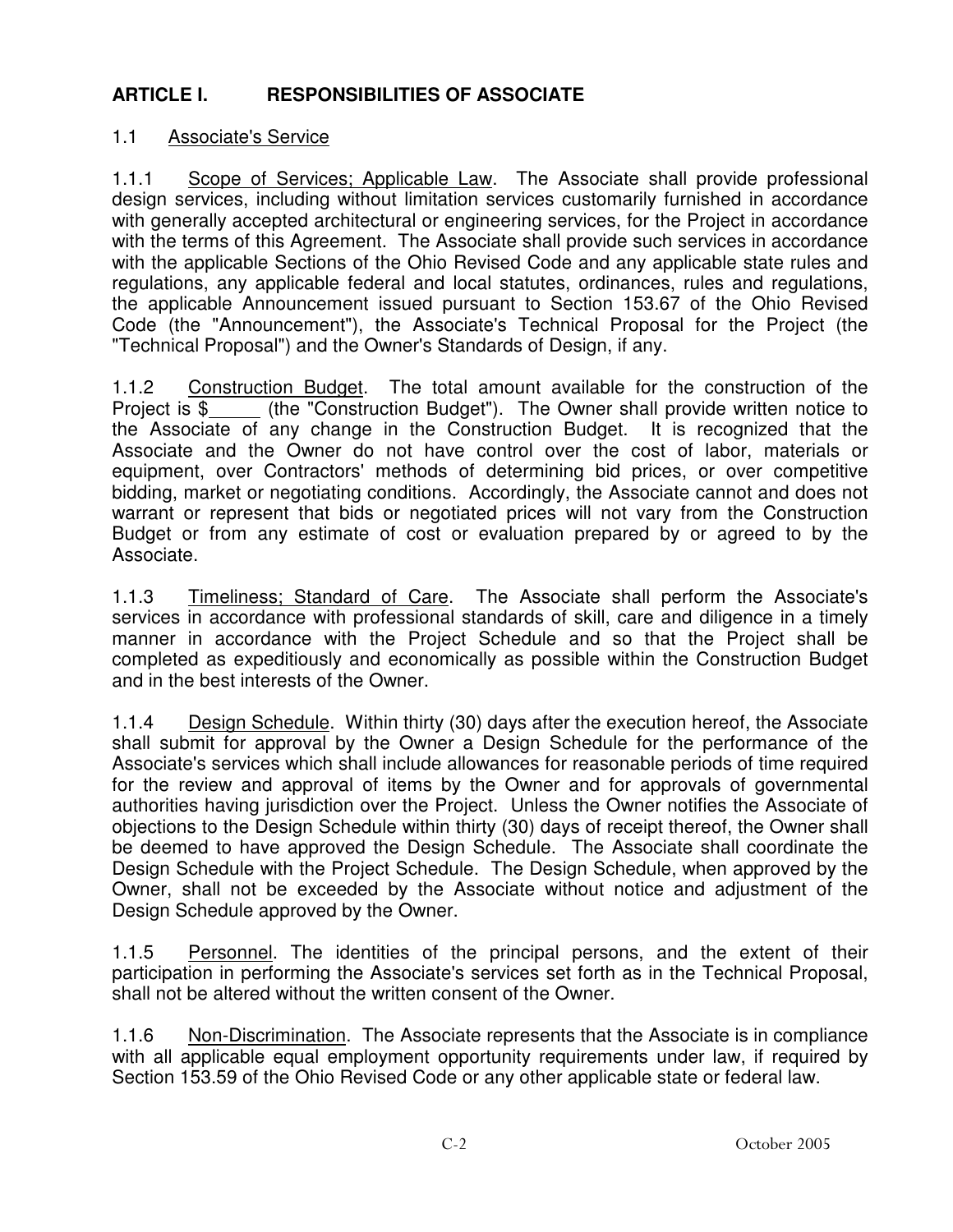1.1.7 Consultants. The Associate may provide services through one or more consultants employed by the Associate (the "Consultants"), provided, however, the Associate shall remain responsible to the Owner for all duties and obligations of the Associate under this Agreement. Unless waived or otherwise modified in writing by the Owner upon written request of the Associate, no Consultant shall be retained upon terms inconsistent with this Agreement. The identity of any Consultant, and the extent of such Consultant's participation in performing the Associate's services set forth as in the Technical Proposal, shall not be altered without the consent of the Owner.

1.1.8 Drug-Free Workplace. The Associate shall make a good faith effort to ensure that no employee of the Associate will purchase, transfer, use or possess or be under the influence of alcohol or illegal drugs or abuse legally obtained drugs while on or about the Project. Except for the term "employee," terms in this Subparagraph are used as defined in Rule 123:1-76 of the Ohio Administrative Code.

1.1.9 Ethics. The Associate represents that it is familiar with all applicable ethics law requirements, including without limitation Sections 102.04 and 3517.13 of the Ohio Revised Code, and certifies that it is in compliance with such requirements.

1.1.10 Ohio Services. Unless otherwise authorized by the Owner, the Associate's services shall be performed within the State.

1.1.11 Limitation of Authority. The Associate shall not have any authority to bind the Owner for the payment of any costs or expenses without the express written approval of the Owner. The Associate shall have authority to act on behalf of the Owner only to the extent provided herein or in the Standard Conditions of Contract for Construction (the "Standard Conditions"). The Associate's authority to act on behalf of the Owner shall be modified only by an amendment in accordance with Subparagraph 9.5.2.

1.1.12 Approval or Disapproval of Associate's Work. The Owner shall have the right to reasonably disapprove any portion of the Associate's work on the Project, including, without limitation, any design work or documents or Drawings prepared by the Associate. In the event that any Phase of the Associate's work is disapproved by the Owner, the Associate shall proceed, when requested by the Owner, with revisions to the work, documents or Drawings prepared or performed for that Phase to attempt to satisfy the objections. The Associate acknowledges that any review or approval by the Owner of any work, documents or Drawings prepared or performed by the Associate pursuant to this Agreement shall not relieve the Associate of the Associate's responsibility to properly and timely perform such work and prepare such documents and Drawings.

1.1.13. Edge Business Development Program Participation. The Associate shall support the Encouraging Diversity Growth and Equity (EDGE) Business Development Program, (ref. Section 123.152 of the Ohio Revised Code, enacted by Am. H.B. 95, 125<sup>th</sup> General Assembly), by seeking and maintaining to the extent reasonable and appropriate, participation by properly certified EDGE Business Enterprise businesses for the project and within the Associate's agreement for the project.

1.1.13.1 Upon the Owner's request, the Associate shall provide its policy(ies) regarding its support of EDGE, and the procedures the Associate has used in good faith to obtain or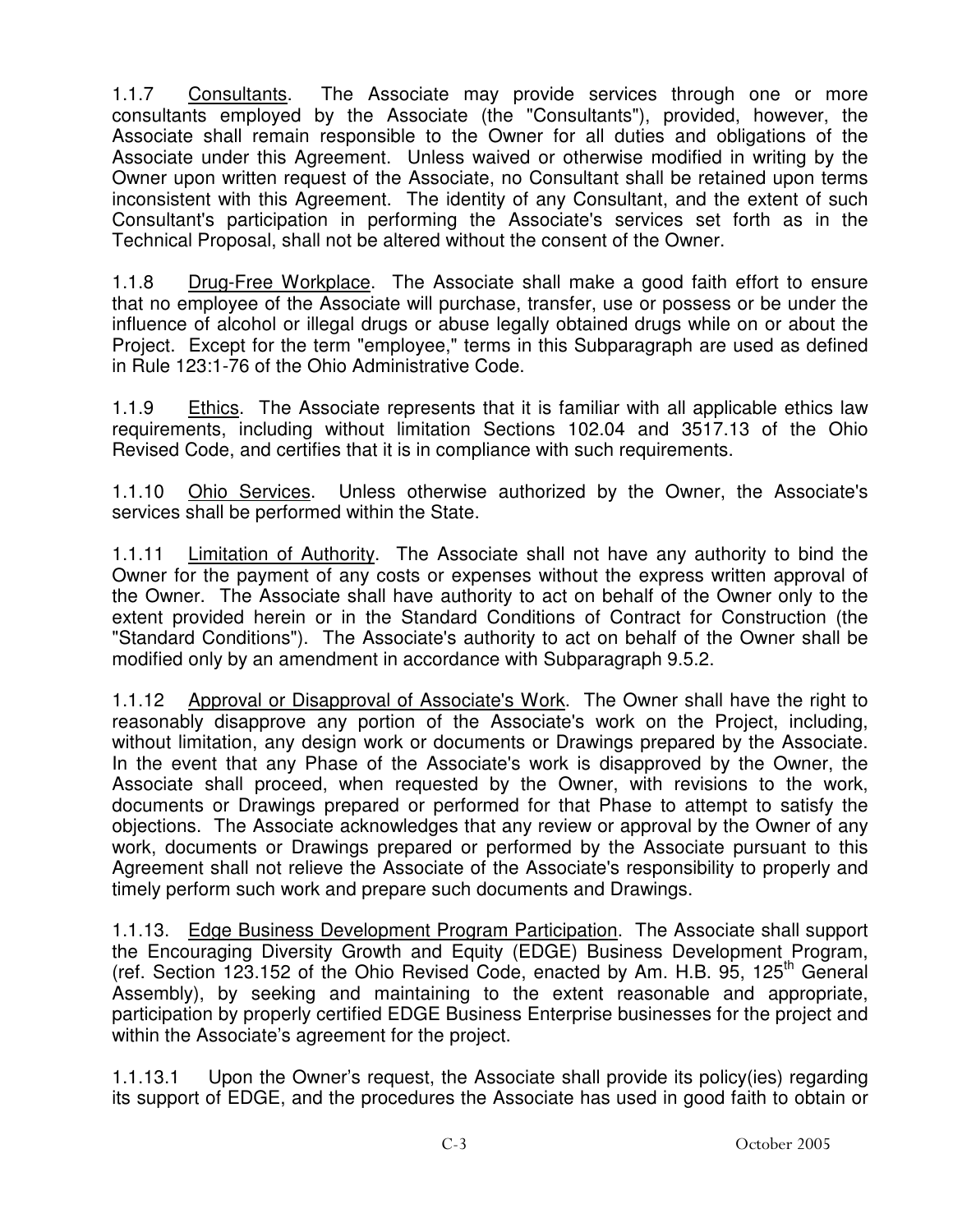attempted to obtain the EDGE-certified business participation goal percentage approved by the Owner and indicated in the Request for Qualifications or the Request for Proposal, or both. In the absence of the Owner's request for the policy(ies) and procedures, the Associate shall provide them as a part of its response to the Owner's Request for Fee Proposal and they also shall become a part of this Agreement by attachment or by reference.

1.1.13.2 The Associate shall document and certify the actual percentage of the Associate's final fee, inclusive of all Basic Services, Additional Services, and Reimbursable Expenses, that it paid to certified EDGE Business Enterprises. The Associate shall submit such documentation and certification with its request for final payment and at other intervals as may be required by the Owner.

# **ARTICLE II. SCOPE OF ASSOCIATE'S BASIC SERVICE**

## 2.1 General

2.1.1 Basic Services to be provided by the Associate shall consist of the six (6) phases set forth in Paragraphs 2.1 through 2.7, both inclusive, and include, without limitation, normal architectural, civil, structural, mechanical, electrical, and landscape design and engineering services for the Project, any necessary signage and graphics and any services necessary to comply with the Percent for Arts Program under R.C. § 3379.10.

## 2.2 Predesign Phase (Program Validation

2.2.1 Program of Requirements. The Associate shall provide a preliminary evaluation of the Owner's Program of Requirements, schedule and budget requirements, including the Construction Budget, each in terms of the other and in terms of the Technical Proposal.

2.2.2 Approved Program of Requirements and Revisions. The Associate shall prepare, date and sign a revised Program of Requirements, obtain the Owner's approval thereof and signature thereon. If any changes or adjustments to the Approved Program of Requirements are desired at any time after the Approved Program of Requirements has been delivered to the Owner, the Associate shall prepare a written amendment to the Approved Program of Requirements describing the changes or adjustments and obtain the Owner's approval and signature thereon. The Approved Program of Requirements, as amended from time to time, shall determine the Scope of the Project.

## 2.3 Schematic Design Phase (Preliminary Drawings)

2.3.1 Review and Consultation. The Associate shall provide any necessary further evaluation or refinement of the Approved Program of Requirements and the schedule and budget requirements, shall identify and analyze requirements of governmental authorities having jurisdiction to approve design of the Project and participate in consultations with such authorities and shall, for renovation or remodeling, investigate existing conditions and verify the accuracy of information provided by the Owner about existing conditions, as reasonably necessary and practical.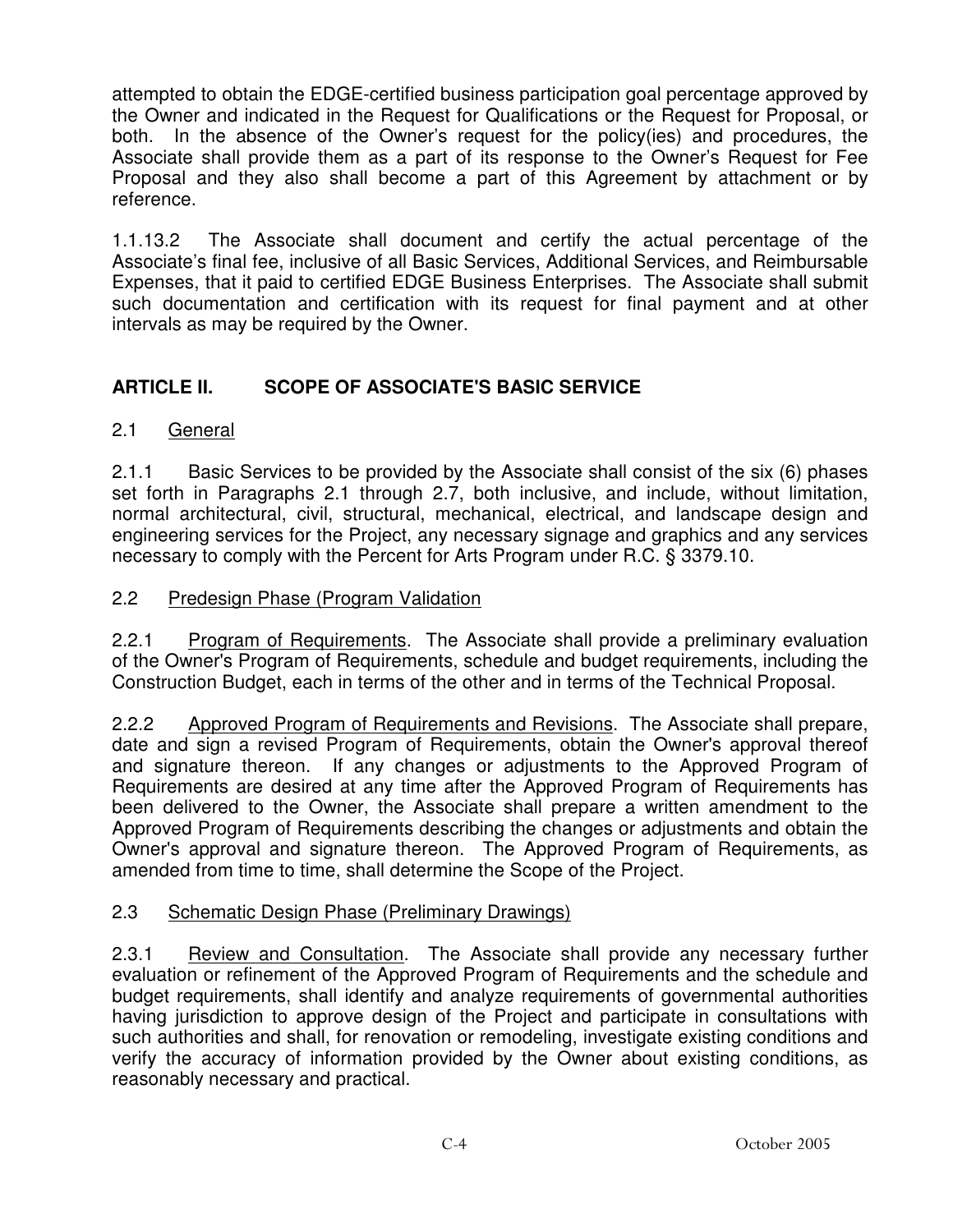2.3.2 Recommendations and Costs. The Associate shall review site use and improvements and alternative approaches to selection of materials, building systems and equipment with the Owner. The Associate shall provide recommendations on construction feasibility, availability of materials and labor, time requirements for construction and factors related to the cost of the Project including costs of alternative designs or materials, preliminary budgets and possible economies.

2.3.3 Preliminary Life Cycle Analysis. In accordance with Section 123.011 of the Ohio Revised Code and Rule 123:4 of the Ohio Administrative Code, the Associate shall prepare and submit three (3) copies of alternative design concepts for a Preliminary Life Cycle Analysis to the Owner unless a different number is provided in the Technical Proposal or by the Owner in writing.

2.3.4 Schematic Design Documents. Based upon the current Approved Program of Requirements and the schedule and budget requirements, the Associate shall prepare Schematic Design Documents consisting of architectural drawings and other documents illustrating the scale of the Project and of the relationship of components of the Project to one another and of the Project to surrounding properties. Upon completion of the Schematic Design Phase for each phase of the Project, the Associate shall provide three (3) copies of the Schematic Design Documents to the Owner for review and written approval unless a different number is provided in the Technical Proposal or by the Owner in writing. The Associate shall revise the Schematic Design Documents to incorporate comments from the Owner. The Associate shall also submit one (1) copy of the Schematic Design Documents to the State Security Coordinator (Department of Public Safety, 1970 West Broad Street, Columbus, Ohio 43223) for review and written comment. The Associate shall revise the Schematic Design Documents to incorporate the comments from the Owner and the comments from the State Security Coordinator, which have been reviewed and approved by the Owner.

2.3.5 Preliminary Cost and Schedule Estimates. Upon completion of the Schematic Design Phase for each phase of the Project or appropriate portion thereof, the Associate shall prepare and submit a Statement of Probable Construction Cost based on current area volume and other unit costs and a Preliminary Project Schedule, which shall incorporate the Design Schedule, for approval of the Owner. The Associate shall review any difference between the Construction Budget and the Statement of Probable Construction Cost, identify reasons for any difference and recommend means to eliminate the difference, if necessary. The Associate and the Owner shall agree upon the means to eliminate any difference between the Construction Budget and the Statement of Probable Construction Cost, and the Associate shall prepare a report describing the agreed upon means.

2.3.6 Submittal to Owner. The Associate shall complete a Design Review Acceptance form, attach a copy of the Preliminary Project Schedule, the Statement of Probable Construction Cost and any report prepared pursuant to Subparagraph 2.3.5 to the form, obtain the Owner's approval of the form and attachments and signature on the form.

#### 2.4 Design Development Phase (Basic Drawings)

2.4.1 Life Cycle Analysis. In accordance with Section 123.011 of the Ohio Revised Code and Rule 123:4 of the Ohio Administrative Code, the Associate shall prepare and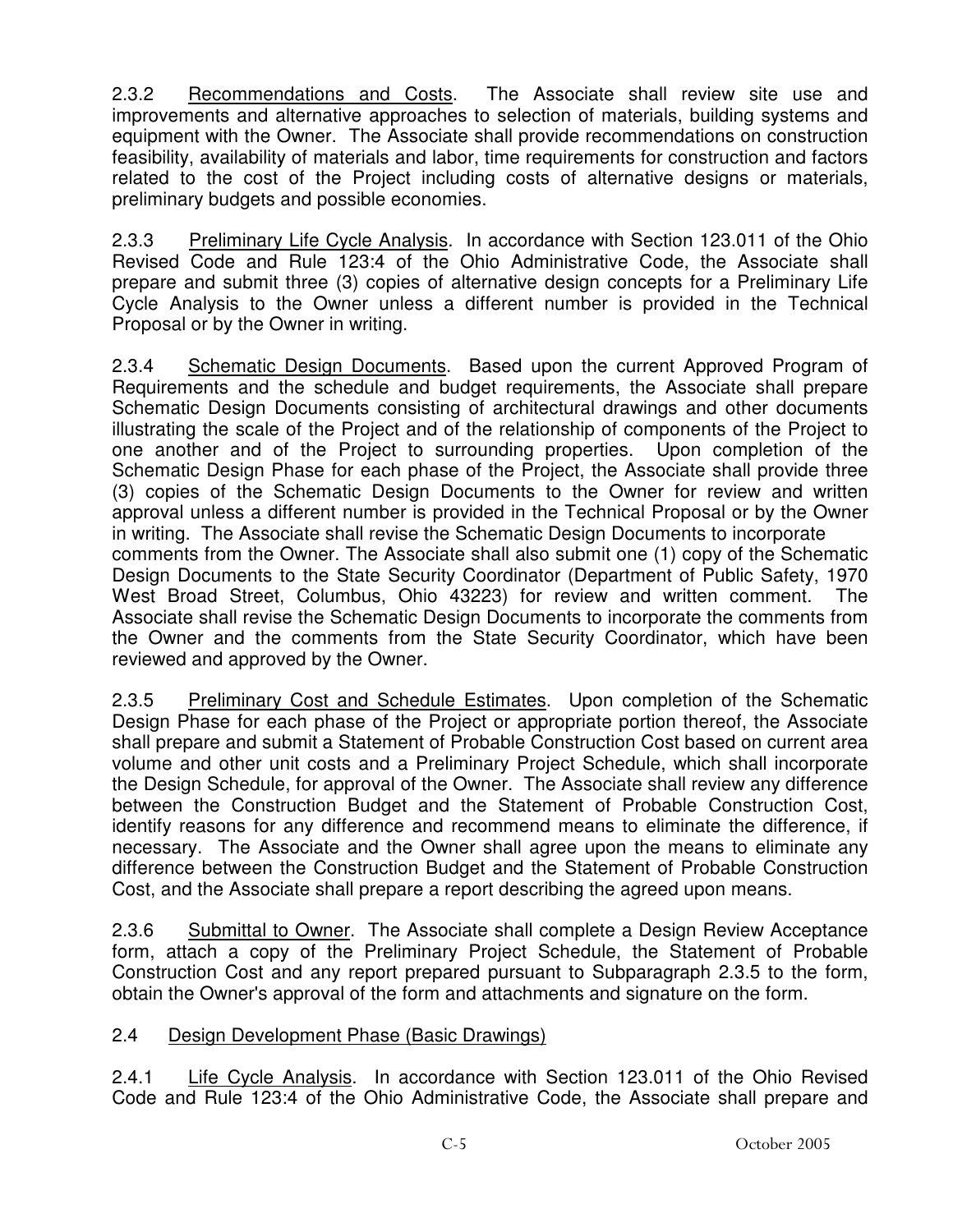submit three (3) copies of a Life Cycle Cost Analysis to the Owner unless a different number is provided in the Technical Proposal or by the Owner in writing.

2.4.2 Design Development Documents. Based on the approved Schematic Design Documents, the current Approved Program of Requirements, the approved Statement of Probable Construction Cost and the approved Preliminary Project Schedule, the Associate shall prepare Design Development Documents consisting of drawings, outline specifications and other documents to fix and describe the size and character of the Project as to architectural, structural, mechanical and electrical systems, materials, and such other essential elements as may be appropriate. Upon completion of the Design Development Phase for each phase of the Project, the Associate shall provide three (3) copies of the Design Development Documents to the Owner for review and written approval unless a different number is provided in the Technical Proposal or by the Owner in writing. The Associate shall revise the Design Development Documents to incorporate comments from the Owner.

2.4.3 Cost Estimate and Project Schedule. Upon completion of the Design Development Phase for each phase of the Project or appropriate portion thereof, the Associate shall prepare and submit a Detailed Estimate of Construction Cost and a Project Schedule indicating milestone completion dates for approval by the Owner. In establishing the Detailed Estimate of Construction Cost, the Associate shall include reasonable contingencies for design, bidding and price escalation and determine in conjunction with the Owner the materials, equipment, component systems and types of construction to be included in the Contract Documents. The Associate shall review any difference between the Construction Budget or the Statement of Probable Construction Cost and the Detailed Estimate of Construction Cost, identify reasons for any difference and recommend means to eliminate the difference, if necessary. The Associate and the Owner shall agree upon the means to eliminate any difference between the Construction Budget and the Detailed Estimate of Construction Cost, and the Associate shall prepare a report describing the agreed upon means. The Associate shall review any differences between the Preliminary Project Schedule and the Project Schedule, identify reasons for the differences and recommend whether the differences should be eliminated and, if necessary, means to eliminate the differences. If the Associate and the Owner agree to eliminate any such differences, the Associate shall prepare a report describing the agreed upon means. The Associate and the Owner shall make any necessary amendments to the Approved Program of Requirements in accordance with Subparagraph 2.2.2.

2.4.4 Design Review Acceptance. The Associate shall complete a Design Review Acceptance form, attach a copy of the Project Schedule, the Detailed Estimate of Construction Cost and any report prepared pursuant to Subparagraph 2.4.3 to the form, and obtain the Owner's approval of the form and attachments.

## 2.5 Construction Documents Phase (Construction Drawings and Specifications)

2.5.1 Drawings and Specifications. Based on the current, approved Design Development Documents, approved Detailed Estimate of Construction Cost and approved Project Schedule and any further revisions to the Approved Program of Requirements, the Associate shall prepare, for approval by the Owner, Drawings and Specifications setting forth in detail the requirements for the construction of the Project. With the consent of the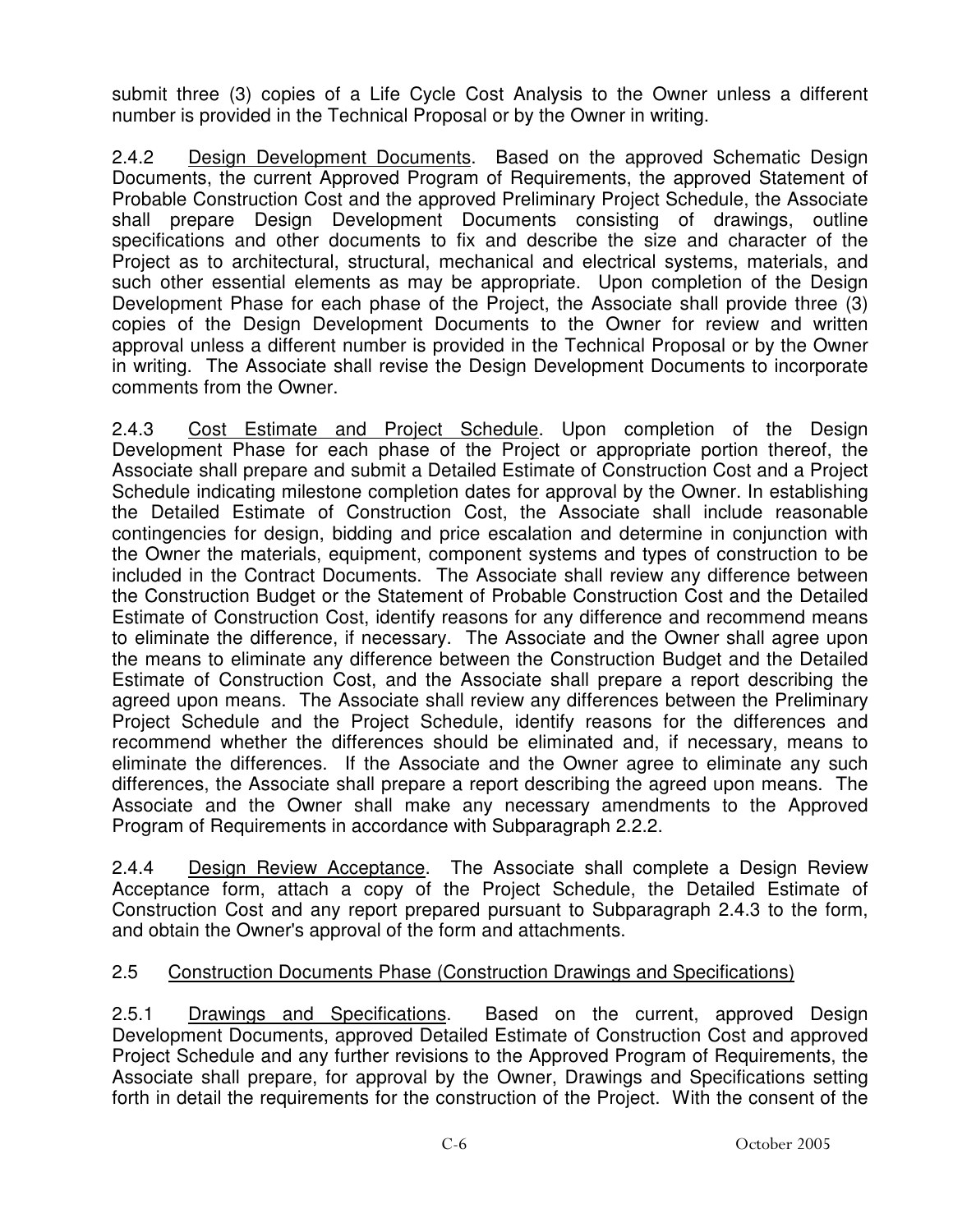Owner, the Associate shall include Alternates in the Contract Documents. The Drawings and Specifications shall encourage competition, shall provide for construction by multiple prime contractors and shall be reasonably complete and unambiguous and in accordance with all applicable codes, ordinances, statutes, laws, regulations, except to the extent stated otherwise in writing by the Associate for necessary variances and waivers at the time of submission thereof by the Associate to the Owner for approval and to any Contractor for bidding or negotiation, as applicable. In preparing the Drawings and Specifications, the Associate shall consider general market conditions. The Associate shall not amend the Standard Conditions except by Special Conditions approved by the Owner. From time to time, the Associate shall make any necessary revisions to the Drawings and Specifications. Upon completion of design for each phase of the Project, the Associate shall provide three (3) copies of the Drawings and Specifications to the Owner for review and approval. The Associate shall revise the Drawings and Specifications to incorporate comments from the Owner.

2.5.2 Revisions to Cost Estimate and Project Schedule. The Associate shall inform the Owner of the need for any changes in Project requirements or in construction materials, systems or equipment as the Drawings and Specifications are developed and of the need for any adjustments in the Detailed Estimate of Construction Cost and the Project Schedule. Upon approval of the Owner of any such changes or adjustments, the Associate shall prepare a revised Detailed Estimate of Construction Cost or a revised Project Schedule, as applicable, incorporating such changes or adjustments. The Associate shall complete a Design Review Acceptance form, attach a copy of the revised Detailed Estimate of Construction Cost or the revised Project Schedule, as applicable and obtain the Owner's signature thereon.

2.5.3 Bidding Documents. The Associate shall prepare all documents necessary for bidding of Contracts, including without limitation bidding information and instructions, estimates of cost, Notices to Bidders, Bid Forms and Special Conditions.

2.5.4 Government Approvals. The Associate shall submit to the Division of Code Compliance of the Department of Commerce of the State (the "Division"), such sets of the Drawings and Specifications as the Division may require for approval, together with any necessary completed applications and all required fees. The Associate shall secure any necessary National Pollution Discharge Elimination System Storm Water General Permit by submitting a notice of intent application form to the Ohio Environmental Protection Agency at least forty-five (45) days prior to the commencement of the Construction Phase, shall prepare and certify a storm water pollution prevention plan to provide sediment and erosion controls at the Project and shall prepare and process the required notice of termination prior to Contract Completion. In addition, the Associate shall assist the Owner, including without limitation, by provision of technical criteria, provision of written descriptions and design data and consultations with appropriate officials in connection with filing of documents required for the approval of governmental authorities having jurisdiction over the Project.

2.5.5 Additional Filings. Upon Department of Commerce/Division of Construction Compliance's approval of the Construction Document Drawings and Specifications, the Associate shall obtain three (3) sets of corrected copies of the Drawings and Specifications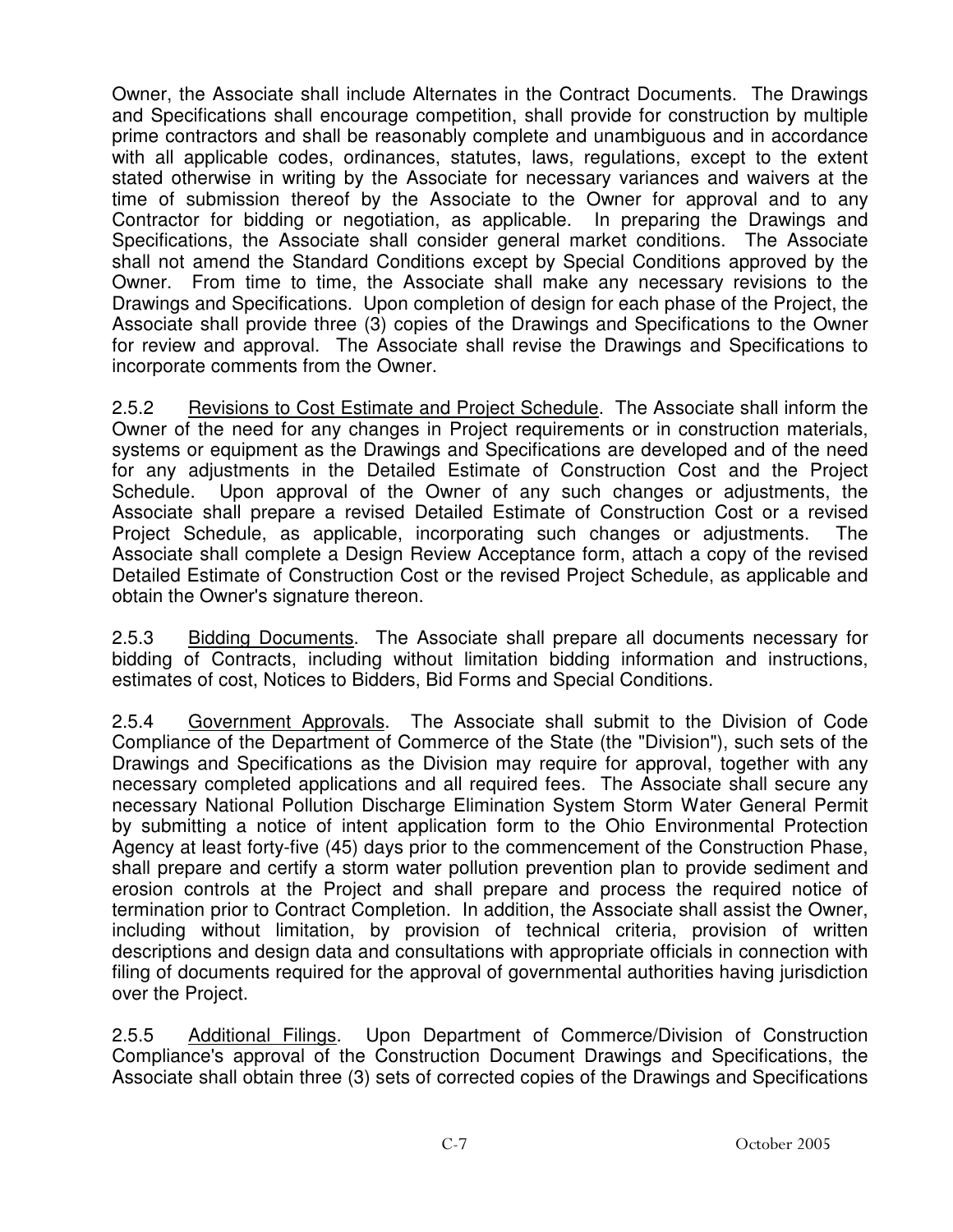bearing approval stamps of the Division. The Associate shall distribute such corrected copies as follows:

- (a) One set to the Owner,
- (b) One set to the Lead Contractor or Construction Manager when determined,
- (c) One set retained by the Associate.

In addition, the Associate shall file any Drawings and Specifications necessary for the approval of any other governmental authority which has jurisdiction over the Project.

#### 2.6 Bidding and Award Phase (Bidding Assistance and Recommendation

2.6.1 Obtaining Bids. The Associate shall render interpretations and clarifications of the Contract Documents in Addenda.

2.6.2 Prebid Conferences. The Associate shall conduct prebid conferences with prospective Bidders to familiarize Bidders with the Contract Documents, any special requirements of the Contract Documents, and equal employment opportunity, prevailing wage, EDGE Program, Drug Free Workplace Program, and any requirements, as necessary. The Associate shall respond to all questions at prebid conference(s) by issuing one or more written Addendum which may include minutes of the prebid conference(s).

2.6.3 Bid Packages. The Associate shall obtain all necessary prevailing wage determinations and shall include them in packages of the Contract Documents. The Associate shall assemble the Contract Documents into appropriate packages and shall distribute the packages to prospective Bidders, the Owner and other appropriate persons, including without limitation any applicable local or regional plan room organizations.

2.6.4 Bid Review. The Associate shall review all bids received for responsiveness, participate in investigating the responsibility of Bidders and deliver a written recommendation to the Owner about the award of, or rejection of, any bid or bids for each Contract for the Project in accordance with applicable law. In making the recommendation, the Associate shall evaluate all applicable Alternates referenced in the Contract Documents.

2.6.5 Bid Substitutions. Substitutions contained in the bid of any Bidder shall not be considered by the Associate in recommending the award of any Contract.

2.6.6 Preaward Conferences. The Associate shall conduct pre-award conferences with apparently successful Bidders and shall gather documentation for contract execution from such Bidders. Upon the failure of a Bidder to provide such documentation in a timely manner, the Associate shall assist the Owner in considering whether an extension of time for submitting such documentation is appropriate.

2.6.7 Subcontractor and Material Supplier Review. The Associate, based upon review of the Contract Documents, any past experience and reasonable inquiry, shall participate in investigating any Subcontractor or Material Supplier proposed by any Contractor and recommend approval or disapproval in accordance with the Standard Conditions.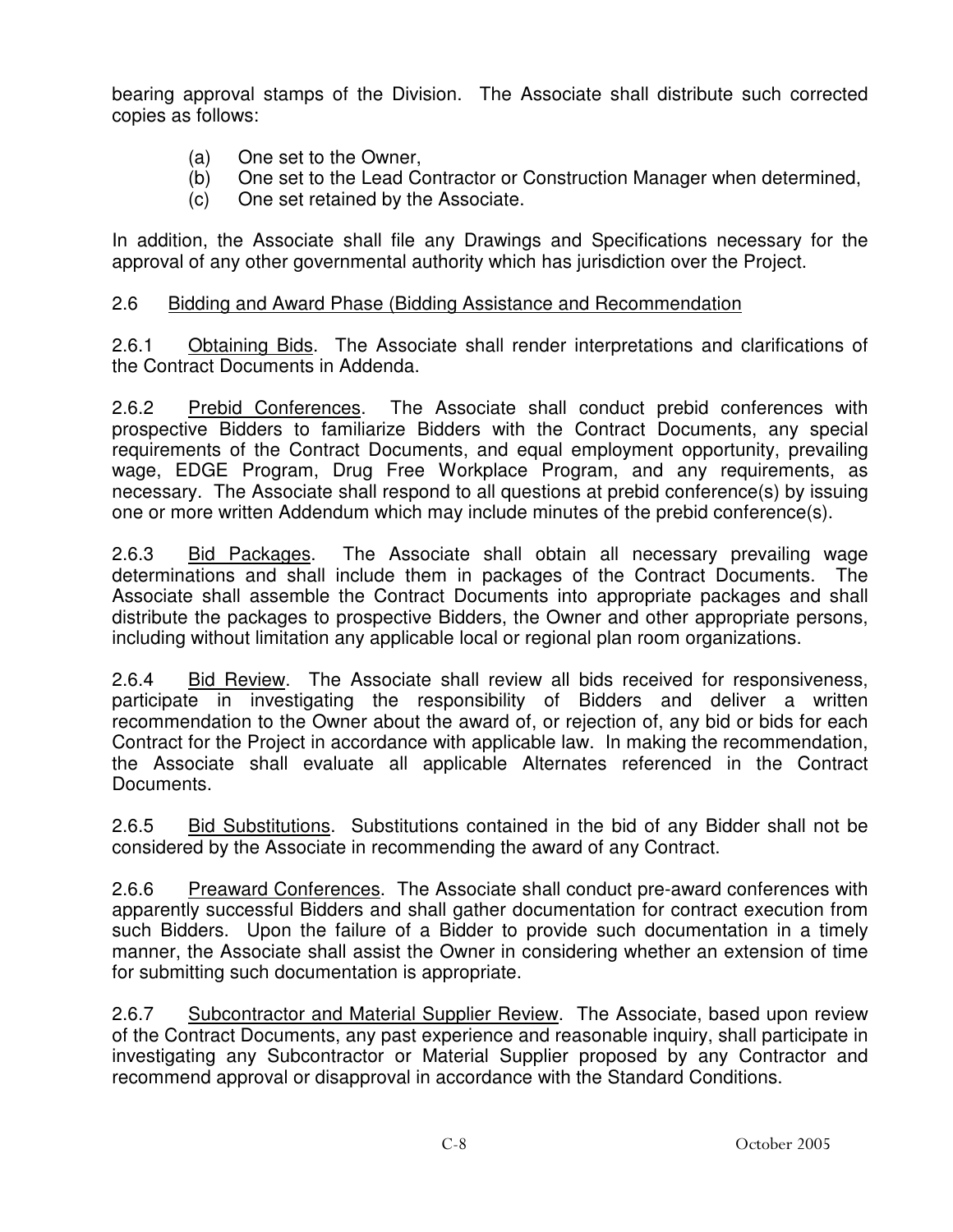2.6.8 Over Budget Options. If the Construction Budget is exceeded by the total of the lowest responsive and responsible bids and any legally negotiated prices for the Project, the Owner shall, at its option (1) approve in writing an increase in the Construction Budget; (2) authorize rebidding or renegotiation for some or all parts of the Project within a reasonable time without an increase in the Construction Budget; (3) abandon the Project, in whole or in part, and terminate this Agreement in accordance with Subparagraph 8.1.2 or Subparagraph 8.1.4, as applicable; or (4) cooperate in the revision of the Scope of the Project as defined in Subparagraph 2.2.2 to reduce the actual cost of construction to the Construction Budget. If the Owner adopts option (1) and such increase in the Construction Budget is more than ten percent (10%), the Associate may request, in writing, an adjustment to the Basic Fee in accordance with Subparagraph 5.4.5. If the Owner adopts options (2), (3) or (4), the Associate shall modify the Approved Program of Requirements, the Project Schedule and the Contract Documents and cooperate in any necessary bidding or negotiation without additional charge.

2.6.9 Further Revisions to Cost Estimate and Project Schedule. If necessary, the Associate shall inform the Owner of the need for any adjustments in the Detailed Estimate of Construction Cost and the Project Schedule. Upon approval of the Owner of any such adjustments, the Associate shall prepare a revised Detailed Estimate of Construction Cost or a revised Project Schedule, as applicable, incorporating such adjustments and obtain the Owner's signature thereon.

2.6.10 Conformed Construction Documents Required. During the entire phase, the Associate shall incorporate all Addenda information into the Construction Documents; and, between date that the Owner issues a Notice of Intent to Award for the first construction contract for the project and the effective date of the first construction contract Notice to Proceed, the Associate shall provide updated construction documents that conform in every regard to the documents originally issued for bidding purposes plus all of the information in all project addenda (e.g., Conformed Construction Documents) and issue the Conformed Construction Documents to the successful bidder(s) upon award of their respective contracts.

2.6.10.1 The Contractor(s) shall remain responsible to provide all labor, materials and services required by the Conformed Construction Documents.

## 2.7 Construction Phase (Administration of Construction)

2.7.1 Duration; Extent, Access. The Construction Phase will commence with the award of a Contract for the Project to a Contractor and will terminate upon Final Acceptance of the Project by the Owner. The Associate shall provide its services during the Construction Phase in accordance with the Standard Conditions as in effect as of the date of this Agreement. The Associate shall at all times have access to the Project whenever any Work is in preparation or in progress.

2.7.2 Interpretations. The Associate shall render interpretations necessary for the proper execution or progress of the Work on the Project. All interpretations shall be in writing, shall be consistent with the intent of and reasonably inferable from the Contract Documents and shall be delivered to the Owner and each applicable Contractor.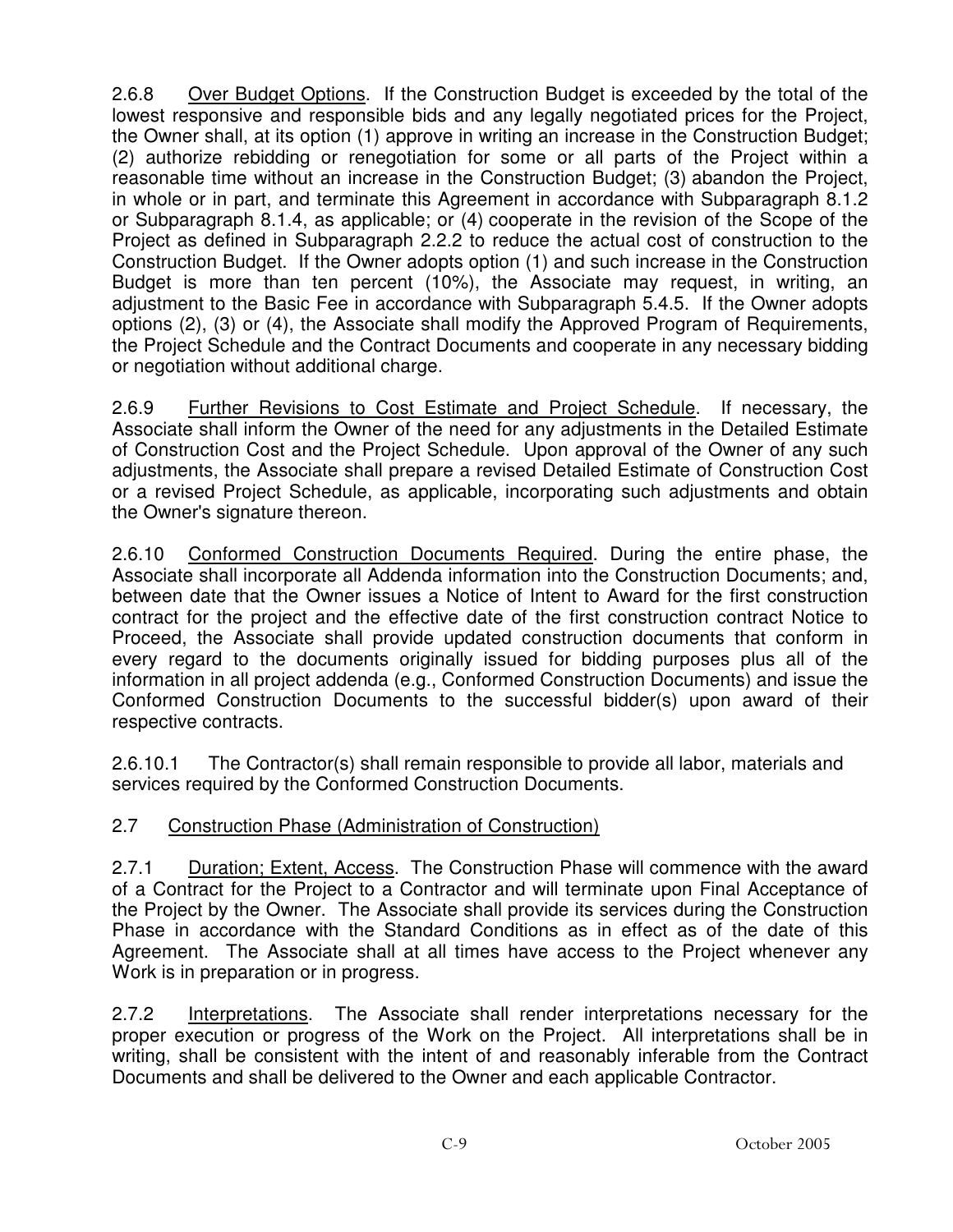2.7.3 Investigation of Conditions for Renovation or Remodeling. For renovation and remodeling, the Associate shall, as portions of the Project become accessible and as reasonably necessary, investigate existing conditions and verify the accuracy of information provided by the Owner about existing conditions.

2.7.4 Site Visits. The Associate and appropriate Consultants shall visit the Project at appropriate intervals, or at such intervals as the Associate and the Owner agree, to review the Work of each Contractor for Defective Work, to become familiar with the progress and quality of the Work on the Project and to determine if the Work is proceeding in conformity with the Contract Documents. Such visits shall specifically include, without limitation, those listed in the Technical Proposal, observation of large excavations, observation of footings during placement of concrete and observation of masonry work, structural steel erection, roofing work and interior finishes. In all events, the Associate and appropriate Consultants shall be on the site of the Project for such purposes not less than hours per week whenever any Work is in preparation or progress, unless otherwise expressly provided in writing by the Owner. If the Associate shall become aware, either through such visits or otherwise of any Defective Work on the Project, the Associate shall report all Defective Work to the Owner, together with recommendations for the correction thereof, and shall notify any applicable Contractor to correct such Defective Work.

2.7.5 Progress. The Associate shall record the progress of the Project and provide written reports to the Owner on a monthly basis unless otherwise agreed in writing. Such reports shall include, without limitation, information on each Contractor's Work, as well as completion status on the entire Project, showing percentages of completion. This Subparagraph shall not, and shall not be deemed to, require the Associate to undertake any of the Contractor's Responsibilities as set forth in Subparagraph 2.7.17.

2.7.6 Construction Schedule. The Associate shall review and approve for conformance with the Contract Documents the Construction Schedule, provide a copy of the Construction Schedule and schedule of submittals to the Owner and incorporate the Construction Schedule and schedule of submittals into the Project Schedule. The Associate shall periodically inform the Owner of the need to update the Project Schedule as required to show current conditions, including without limitation, to conform to the Construction Schedule, as updated from time to time. If such conditions indicate that milestone completion dates shown on the Project Schedule may not be met, the Associate shall recommend corrective action to the Owner and carry out the directions of the Owner so that the milestone completion dates may be met, unless the Owner agrees in writing to revise the milestone completion dates. Whenever the Project Schedule is revised or updated as provided in this Subparagraph, the Associate shall prepare a revised Project Schedule and obtain the Owner's signature thereon.

2.7.7 Meetings. The Associate shall schedule, conduct and participate in preconstruction, progress, quality control and special meetings with the Owner, appropriate Consultants, the Contractors and any other parties involved in the Project to discuss such matters as procedures, progress, problems and scheduling. The Associate shall prepare and distribute minutes of all such meetings to the Owner, the Contractors and any other parties involved. The Associate shall participate in partnering meetings with the Owner, appropriate Consultants, the Contractors and other parties involved in the Project.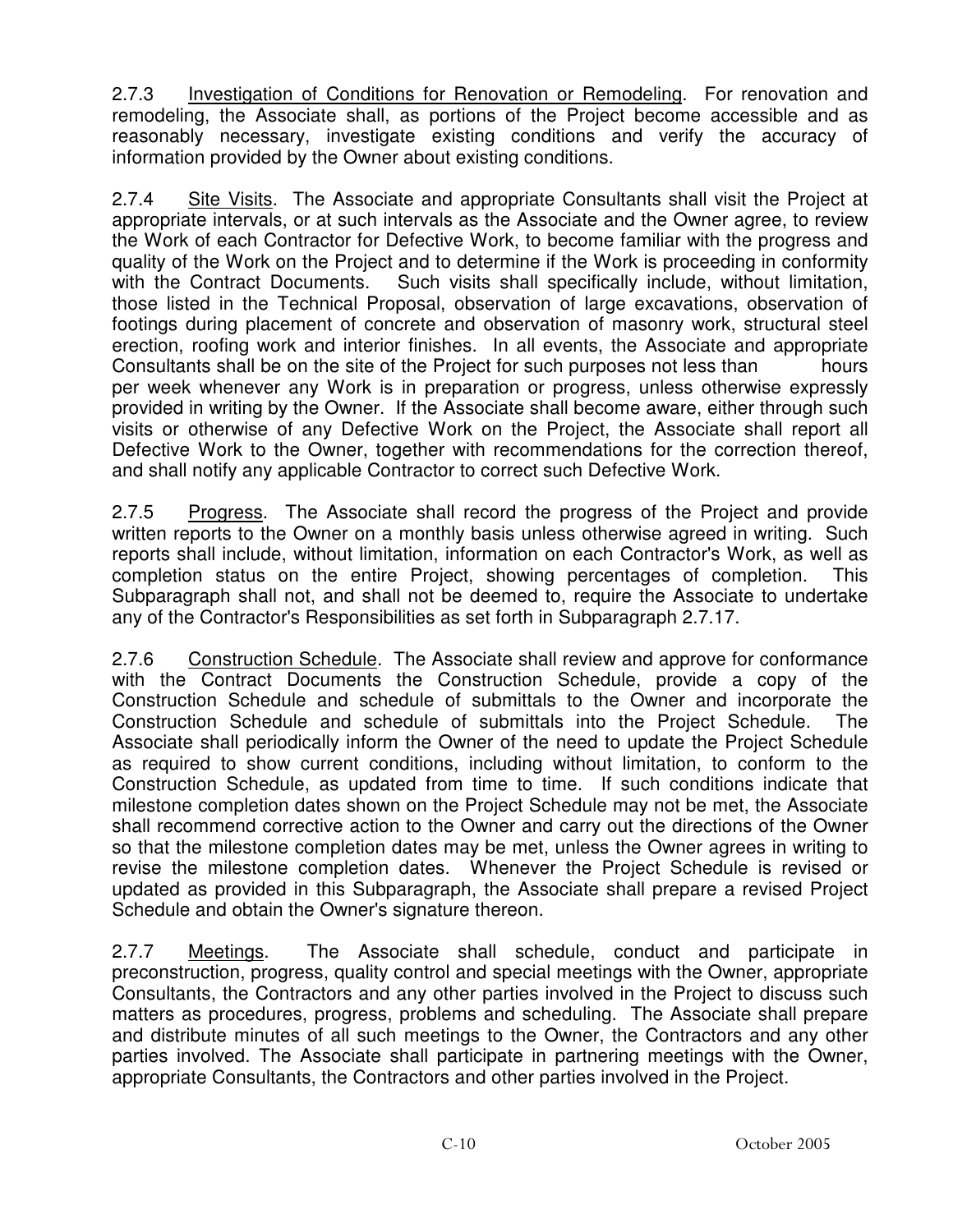2.7.8 Tests; Inspections. The Associate shall advise and consult with the Owner during the Construction Phase as to the need for any special testing, inspections or approval of Work on the Project. The Associate shall notify the appropriate Contractor in writing to order any necessary special testing, inspections or approval of Work on the Project, or the Associate may make the arrangements for same. The Associate shall report to the Owner any failure of the Contractor to provide such testing, inspections or approval within thirty (30) days of the notice to the Contractor. The Associate must arrange for reimbursement from the Contractor in case the Contractor is ultimately responsible to pay the costs of such testing, inspections or approval as provided in the Standard Conditions. If the Contractor is not ultimately responsible to pay such costs, the Associate shall be reimbursed for such costs in accordance with Section 5.2.

2.7.9 Submittal Review. As provided in the Standard Conditions, the Associate shall review and approve or take other appropriate action upon Contractor submittals such as Shop Drawings, Product Data and Samples, for conformity with the Contract Documents and shall review drawings, calculations and designs required of Contractors and provided with such submittals (except calculations and designs of manufacturers of original equipment and systems to be installed in the Project and except calculations and designs which the Contract Documents expressly make the sole responsibility of one or more Contractors, Subcontractors, Material Suppliers or other persons).

2.7.10 Bulletins; Certain Change Orders. The Associate shall prepare Bulletins and other necessary documentation seeking Proposals from Contractors for potential and proposed changes in the Work. The Associate shall keep a log of all Requests for Information, Field Work Orders, Bulletins, Contractor Proposals and Change Orders. The Associate shall prepare Bulletins, Field Work Orders, Change Orders, and any necessary Drawings, Specifications and other documents and supporting data for Change Orders which result from an error or omission of the Associate or a Consultant as shown by the Change Order form or which relate to the addition of an Alternate to the Work of one or more Contractors or the settlement of a dispute with one or more Contractors as shown by the Change Order form.

2.7.11 Project Costs. The Associate shall monitor Project cost accounting records on Work performed by Contractors under unit costs, actual costs for labor and materials, or other appropriate basis and afford the Owner access to these records at all times.

2.7.12 Contractor Payments. Based upon the Associate's review of the applicable Work and evaluations of the applicable Contractor's Applications for Payment, the Associate shall review and approve, modify or reject the amounts shown on such Applications as being due to the applicable Contractor in accordance with the Contract Documents. Each Application for Payment shall be signed by the Associate and delivered to the Owner.

2.7.13 Partial Occupancy. The Associate shall assist the Owner in determining dates of Partial Occupancy of the Work or portions thereof designated by the Owner and shall assist in obtaining any necessary certificate from any applicable government authority. The Associate shall prepare lists of incomplete or unsatisfactory Work and schedules for the completion or correction thereof for each Contract.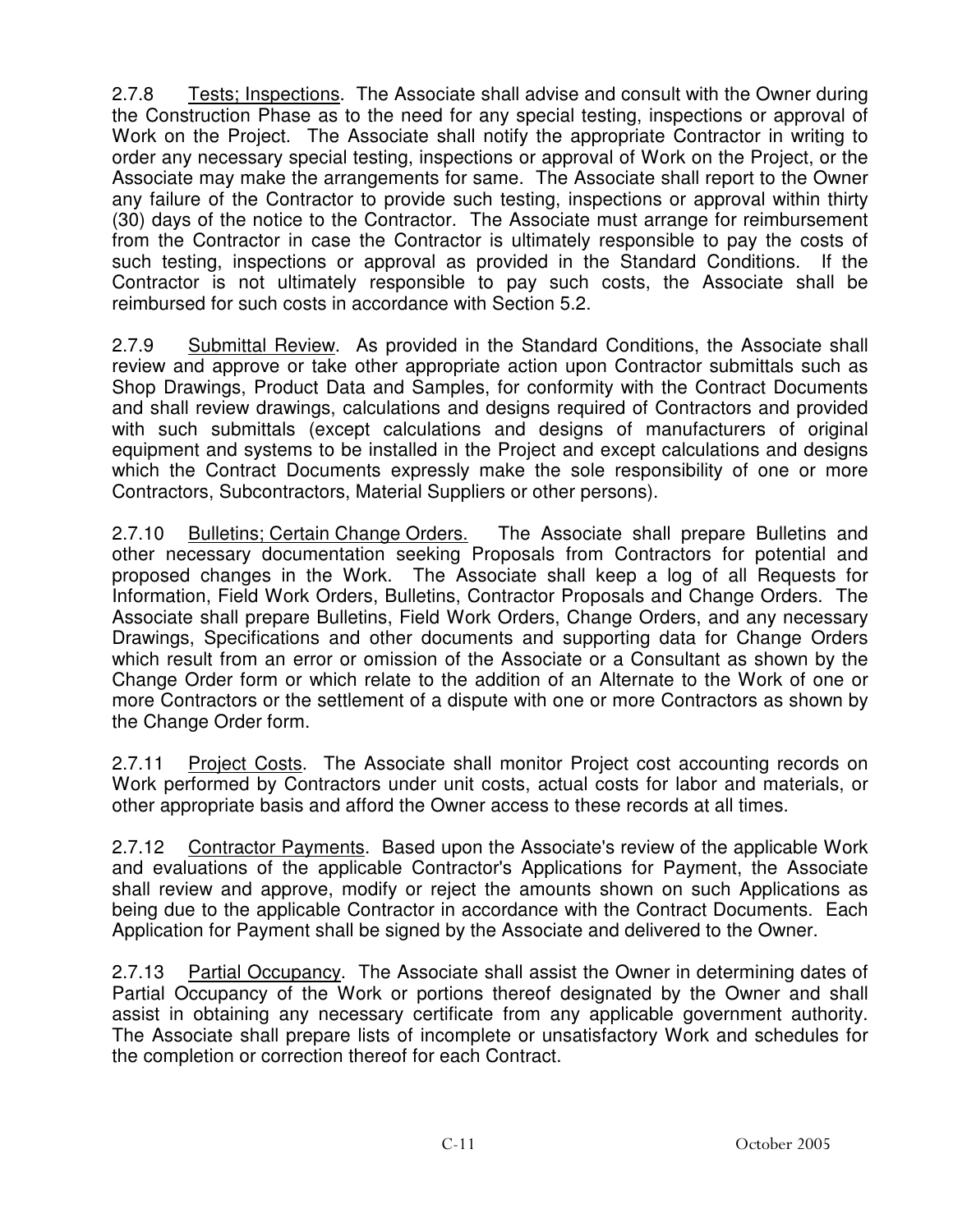2.7.14 Contract Closeout. Upon receipt of a Contractor's Punch List, the Associate shall provide written notice to the Owner that the Work is ready for Final Inspection, notify the Contractor of acceptance or rejection of the request for Final Inspection, conduct the Final Inspection, prepare an Associate's Punch List, if applicable, and prepare and process a Certificate of Contract Completion in accordance with the Standard Conditions. Upon Contract Completion, the Associate shall receive, review for conformity with the requirements of the Contract Documents and transmit to the Owner any affidavits and turn over to the Owner any keys, manuals and the originals of any guarantees, warranties, releases, bonds and waivers.

2.7.15 Contractor Claims. The Associate shall review Contractor claims for equitable adjustment, and shall deliver a written recommendation to the Owner about each claim and attend any dispute resolution meetings convened by the Owner related to each claim.

2.7.16 Record Drawings. Based on marked-up prints, drawings or data provided by the Contractors, the Associate shall furnish to the Owner one (1) set of Record Drawings in the form of reproducible Drawings correctly marked to show the Project as completed in the form of mylar tracings, one (1) set of all other Contract Documents showing the Project as completed in the form of paper documents and one (1) set of all Contract Documents showing the Project as completed on a computer medium approved by the Owner. The Record Drawings, to the best of the Associate's knowledge based upon the As-Built Drawings delivered to the Associate by the Contractors and the Associate's observations during the progress of the Project, shall detail the actual construction of the Project and contain such annotations by the Associate as may be necessary for someone unfamiliar with the Project to understand the changes that were made to the original Drawings.

2.7.17 Contractor Responsibilities. The Associate shall not be responsible for and shall not have control or charge of construction means, methods, techniques, sequences, procedures or scheduling used by a Contractor to comply with the Contractor's obligations under its Contract for the Project or for safety precautions and programs in connection with the Work on the Project. The Associate shall not be responsible for or have control or charge over the acts or omissions of Contractors or Subcontractors or any of their agents or employees, or any other persons performing any Work on the Project. The Associate shall be responsible for failure to give notice to the Owner of defective work as set forth in Section 2.7.4.

# **ARTICLE III. ADDITIONAL SERVICES**

## 3.1 General

3.1.1 The following services are not included in Basic Services and shall be provided only if identified in the Technical Proposal and approved by in writing by the Owner. The following services shall be paid for as provided in this Agreement in addition to the compensation for Basic Services; provided, however, the Associate shall not be compensated for any of the following services made necessary by the act or omission of the Associate or any Consultant to the Associate. Unless waived by the Owner in writing, authorization to provide Additional Services must be obtained prior to providing the Additional Services.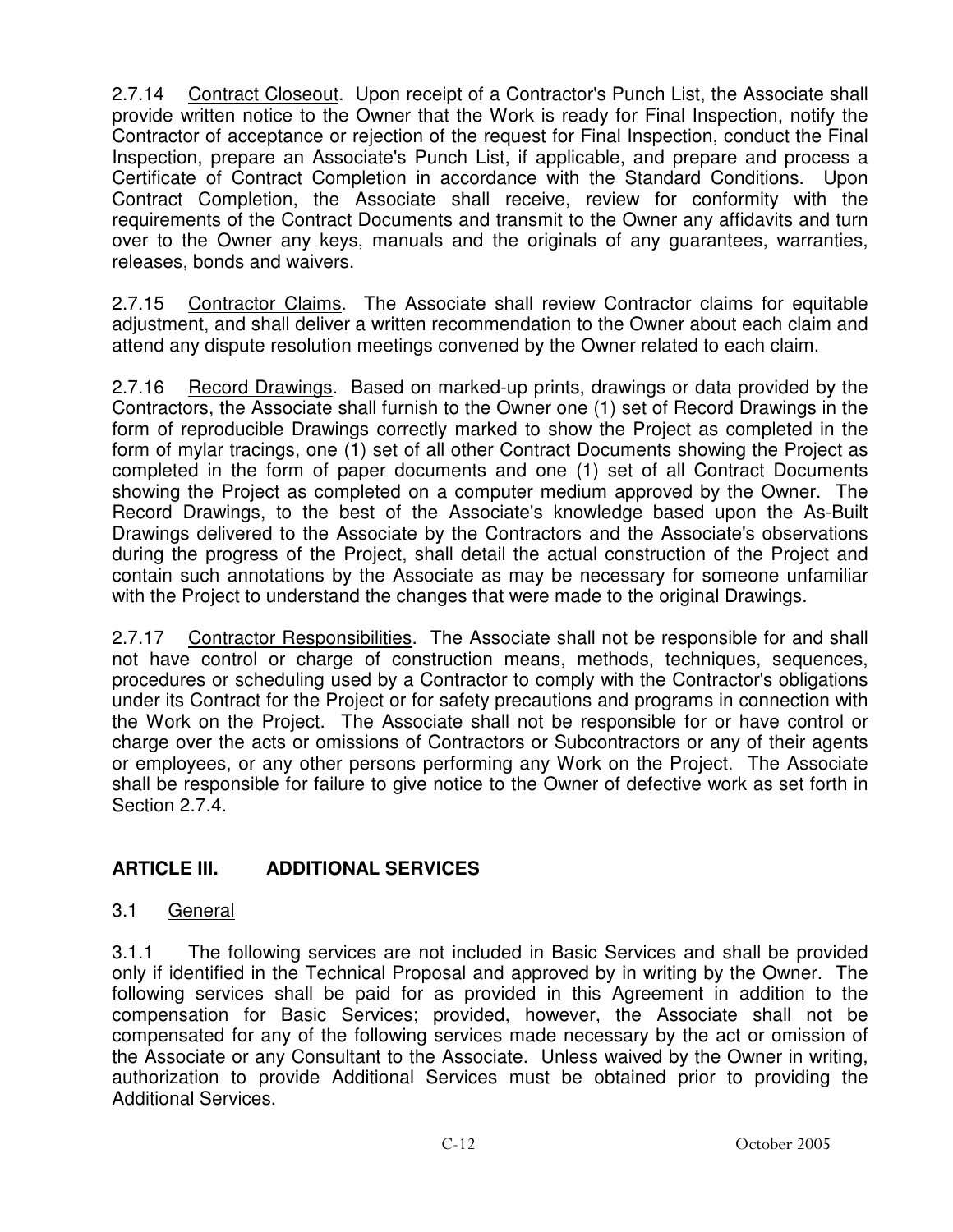3.1.2 Specialized Services. Providing specialized design and engineering services, including but not limited to services for acoustical analysis or design, computer services, communication consultant services, design or specification of unusual or large volumes of fixtures, furnishings and equipment.

3.1.3 Additional On-Site Services. Providing administration or observation of construction beyond those services to be provided as Basic Services pursuant to Subparagraph 2.7.4.

3.1.4 Change Orders. Preparing Drawings, Specifications and other documents and supporting data in connection with Change Orders beyond those services to be provided as Basic Services pursuant to Subparagraph 2.7.10.

3.1.5 Partnering and Scheduling Consultant. Serving as a partnering or construction scheduling consultant or providing such consulting services.

3.1.6 Perspectives, Models, Renderings. Preparing professional perspectives, models or renderings which are not otherwise useful or necessary to the Associate in the provision of Basic Services hereunder at the written request of the Owner.

3.1.7 Grant Applications. Preparing applications and supporting documents for governmental grants, loans or advances.

3.1.8 Special Studies. Providing planning, site evaluations, environmental studies, or comparative studies of prospective sites, and preparing special surveys, studies and submissions required for approval of governmental authorities or others having jurisdiction over the Project.

3.1.9 Surveys. Providing surveying services including land surveys and rights-of-way studies.

3.1.10 Investigation of Conditions for New Construction. Providing services for new construction to investigate existing conditions or facilities or to make measured drawings thereof, or to verify the accuracy of drawings or other information furnished by the Owner.

3.1.11 Constructability and Cost Analyses. Preparing analyses of the construction feasibility of the Project or of owning and operating costs or preparing detailed quantity surveys or inventories of material, equipment and labor beyond those services to be provided as Basic Services.

3.1.12 Off-Site Services. Providing planning or design services for off-site utilities which are not adjacent to the Project, building connections or roadways.

3.1.13 Certain Revisions. Making revisions in Drawings, Specifications or other Contract Documents when such revisions are inconsistent with written approvals or instructions previously given or are required by the enactment or revision of codes, laws or regulations subsequent to the preparation of such documents.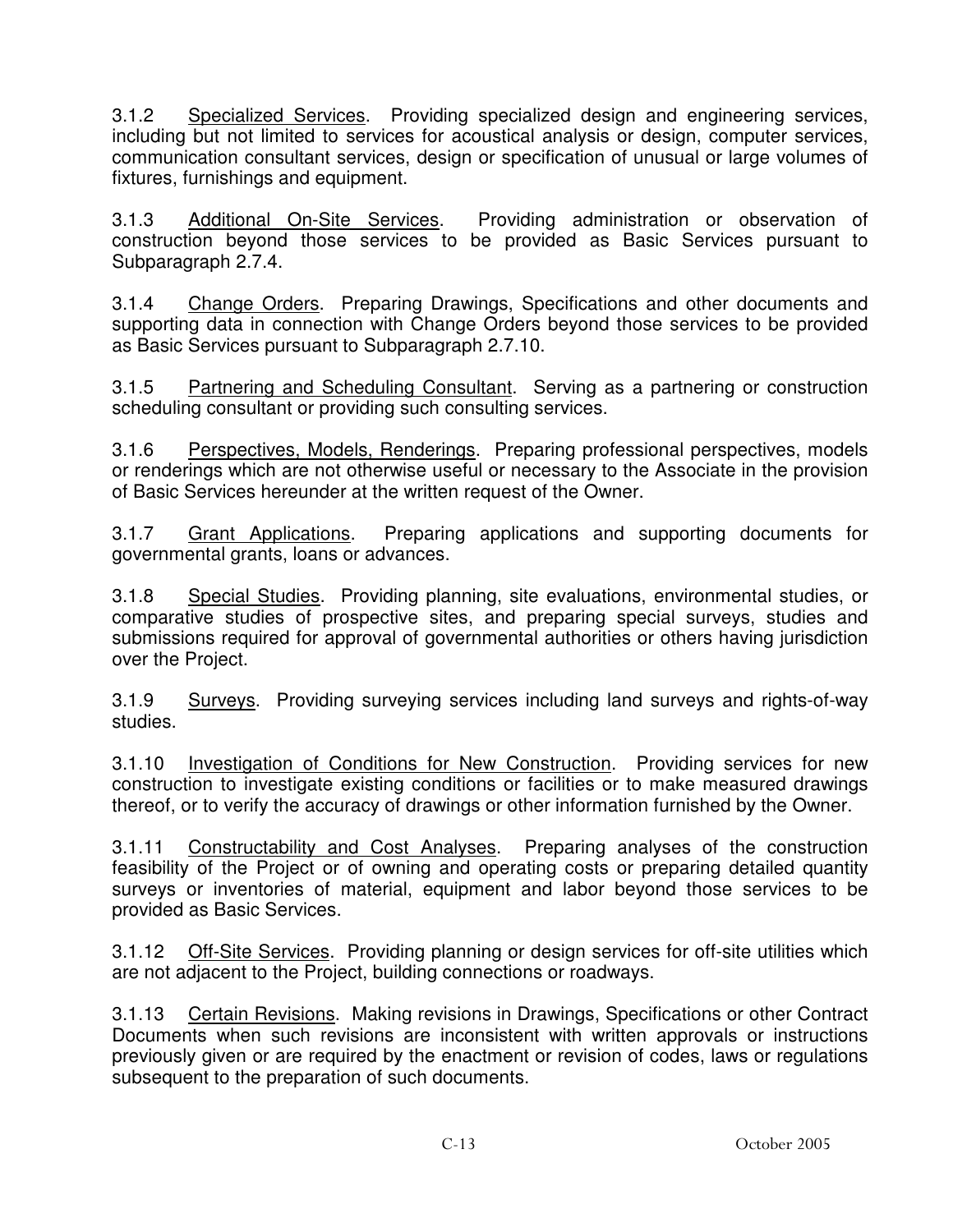3.1.14 Replacement Work. Providing consultation concerning replacement of any Work on the Project damaged by fire, casualty or other cause not due to negligence of the Associate or any Consultant and furnishing services as may be required in connection with the replacement of such Work.

3.1.15 Contractor Default. Providing services made necessary by the default of a Contractor.

3.1.16 Additional Documents. Preparing more than the sets of Contract Documents required as Basic Services pursuant to Subparagraphs 2.5.1, 2.6.3 and 2.6.8.

## 3.2 Special Inspections Required by Ohio Building Code.

3.2.1 The Special Inspections indicated in Chapter 1704 of the Ohio Building Code, 2005 edition and later as modified by proper authority, are not included as Basic Services; however, the Associate shall provide the Special Inspections and be paid for such as Additional Services in the event such Special Inspections are required as a condition of the Plans Approval issued by the Building Authority having jurisdiction for the project.

3.2.2 The Associate shall include in its Proposal the name or names of the Consultants it intends to use for all Special Inspections that would be reasonably anticipated for the project and shall provide a Schedule of Fees for Typical Services for each Consultant. The Associate may include a negotiated markup for the Consultant services used.

3.2.3 The Associate shall employ a Consultant properly licensed to perform the required Special Inspections and all related testing services. The Consultant shall provide to the Owner at the address requested, one copy, issued concurrently, of all reports and recommendations provided to or for the Associate and the Building Official.

3.2.4 The Associate shall not be compensated for any such services made necessary by the act or omission of the Associate or any Consultant of the Associate.

# 3.3 Quality Assurance (QA) Testing.

3.3.1 The following services are not included as Basic Services, however, the Associate shall provide such Services when so incorporated as a part of the Associate's Proposal attached and made a part of this Agreement.

3.3.2 Such services shall be paid under the Agreement as Additional Services as specified in Section 5.32; however, the Associate shall not be compensated for any services made necessary by the act or omission of the Associate or any Consultant of the Associate. The Associate shall include in its Proposal the name or names of the Consultants it intends to use for all Special Inspections and all Quality Assurance Testing that would be reasonably anticipated for the project and shall provide a Schedule of Fees for Typical Services for each Consultant. The Associate may include a negotiated markup for the Consultant services used.

3.3.3 The Associate shall employ a Consultant properly licensed to provide the required testing and inspections and all related services. The Consultant shall provide to the Owner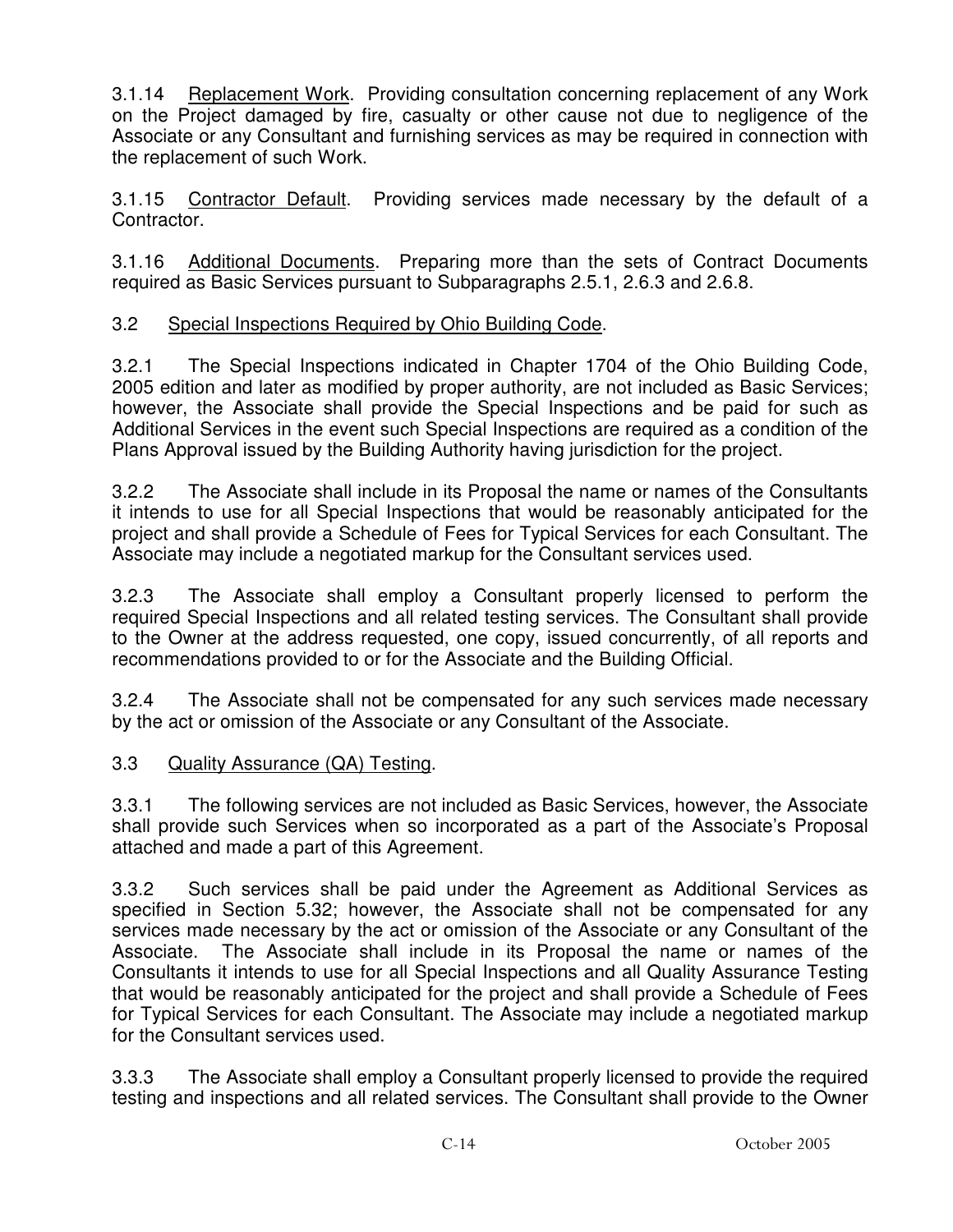at the address requested, one copy, issued concurrently, of all reports and recommendations provided to or for the Associate.

#### 3.3.4 Examples of QA Testing and Reporting.

3.3.4.1 Geotechnical Analysis. Sampling and analysis of soils and hydrologies, and subsequent reporting and recommendations, upon which architectural and engineering designs may be based. Applicable to Construction Phase observation, testing, and reporting of soils conditions, including testing for types and quality of fill material and its installation, compaction, soil density testing, caisson borings inspections, cut and fill monitoring, etc.

3.3.4.2 Environmental Testing and Analysis. Sample and analysis of existing conditions or materials for any of a variety of environmental materials, including hazardous materials and suspected hazardous materials, and subsequent reporting.

3.3.4.3 Concrete. Test for general quality, such as: slump, air entrainment, cylinder test, core test, Swiss hammer.

3.3.4.4 Masonry. Includes such testing as prism tests, mortar cube, grout tests, water infiltration.

3.3.4.5 Structural Steel, Reinforcing Steel, Welding, Bolts and Connections. Includes any testing and reporting of any type of steel, including those listed above.

3.3.4.6 HVAC Systems and Controls. Includes testing and balancing of any or all HVAC components including controls systems.

3.3.4.7 Plumbing and Piping. Includes testing and water, waste, and vent piping and process piping and associated reporting.

3.3.4.8 Air and Water Testing and Balancing. Includes testing and balancing of various pneumatic and hydronic piping and associated reporting.

3.3.4.9 Other (i.e., Medical Gases testing, Lead Shielding, etc.)

## **ARTICLE IV. RESPONSIBILITIES OF THE OWNER**

4.1 Required Actions. The Owner shall review, approve or take such actions as are required of them by this Agreement, the Contract Documents and applicable law in a reasonable and timely manner.

4.2 Instructions to Contractors. All instructions of the Owner to Contractors shall be through, or in consultation with, the Associate.

4.3 Owner's Requirements. The Owner shall provide full information regarding its requirements for the Project including without limitation the Program of Requirements, design and construction standards and work rules which shall set forth the Owner's use,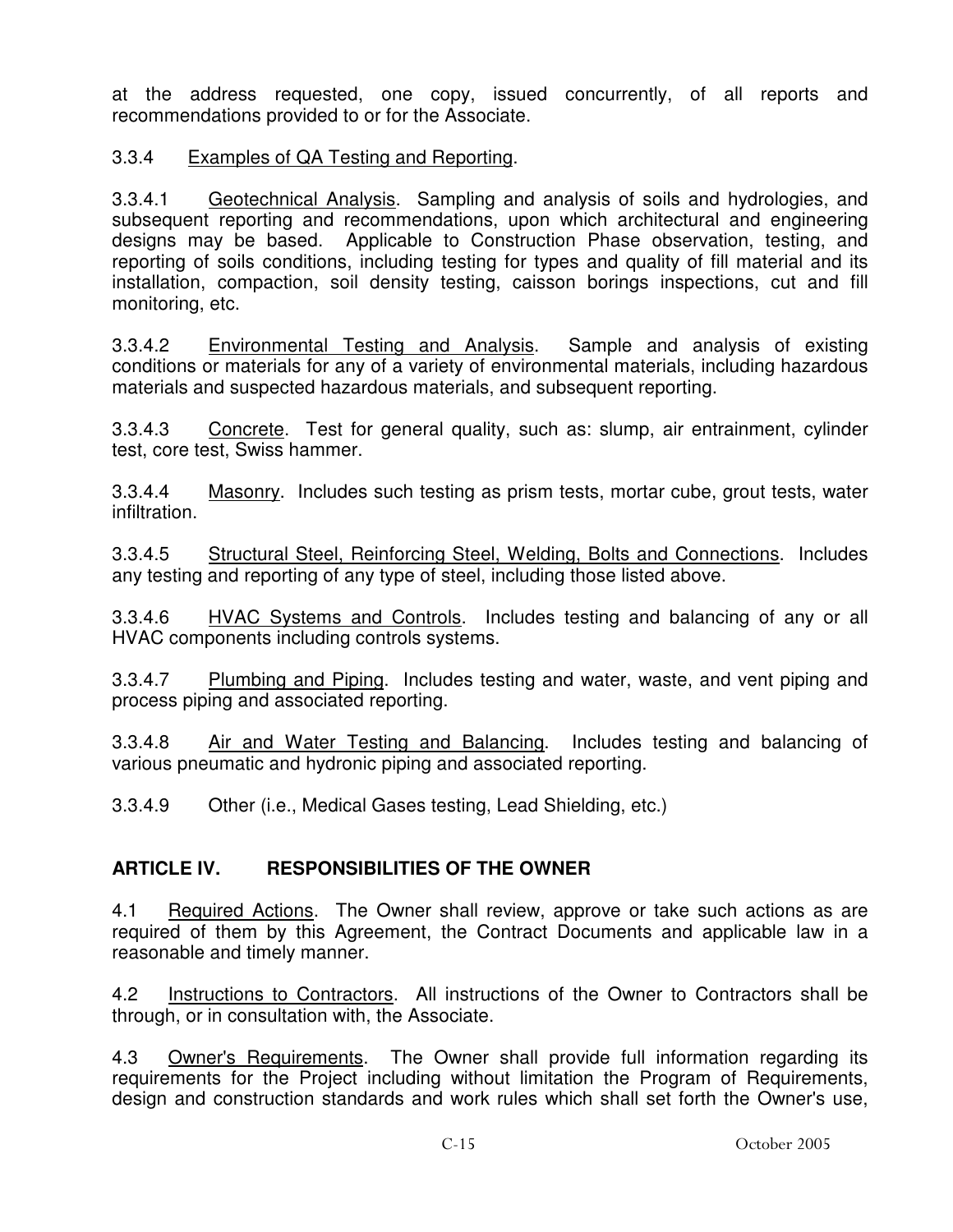design, time and financial objectives, constraints and criteria, including space requirements and relationships, flexibility and expandability, time constraints imposed by fiscal and budgetary considerations, special equipment and systems and site requirements.

4.4 **Owner's Representative.** The Owner shall designate an Owner's Representative, i.e. a person authorized to act on the Owner's behalf with respect to the Project to the extent provided in the Contract Documents.

4.5 Site Description. If reasonably requested by the Associate as necessary for the Project, the Owner shall furnish a legal description and a certified land survey of the site, giving, as applicable, grades and lines of streets, alleys, pavements and adjoining property; rights-of-way, restrictions, easements, encroachments, zoning, deed restrictions, boundaries and contours of the site; locations, dimensions, and complete data pertaining to existing building, other improvements and trees; and full information concerning available service and utility lines both public and private, above and below grade, including inverts and depths. The Associate shall be entitled to rely upon the accuracy and completeness of information provided by the Owner under this Paragraph.

4.6 Notice to Associate. If the Owner observes or otherwise becomes aware of any Defective Work or other fault or defect in the Project, prompt notice thereof shall be given to the Associate.

4.7 Legal Representation. The Owner shall not be responsible to provide, or pay for, any legal representation of the Associate.

# **ARTICLE V. COMPENSATION**

5.1 Direct Personnel Expense. Direct Personnel Expense shall mean the portion of direct salaries and wages of all personnel of the Associate or any Consultants, as applicable, including professional, technical, management, administrative and clerical employees, and principals engaged on the Project related to their time devoted to the Project and the portion of the cost of their mandatory and customary contributions and benefits related thereto such as employment taxes and other statutory employee benefits, social security contributions, insurance, sick leave, holidays, vacations, pensions, profit sharing and similar benefits related to their time devoted to the Project.

## 5.2 Reimbursable Expenses

5.2.1 Definition. Reimbursable Expenses means actual expenditures incurred by the Associate or its Consultants in the interest of the Project approved by the Owner for reproduction of Construction Documents for distribution to Bidders, building permits, soil or other testing or special inspections and, if requested by the Owner, Project Professional Liability Insurance and reformatting Project Record Submittals to a computer medium different than a computer medium used by the Associate. No other expenditures shall be Reimbursable Expenses unless so provided in an amendment in accordance with Subparagraph 9.5.2.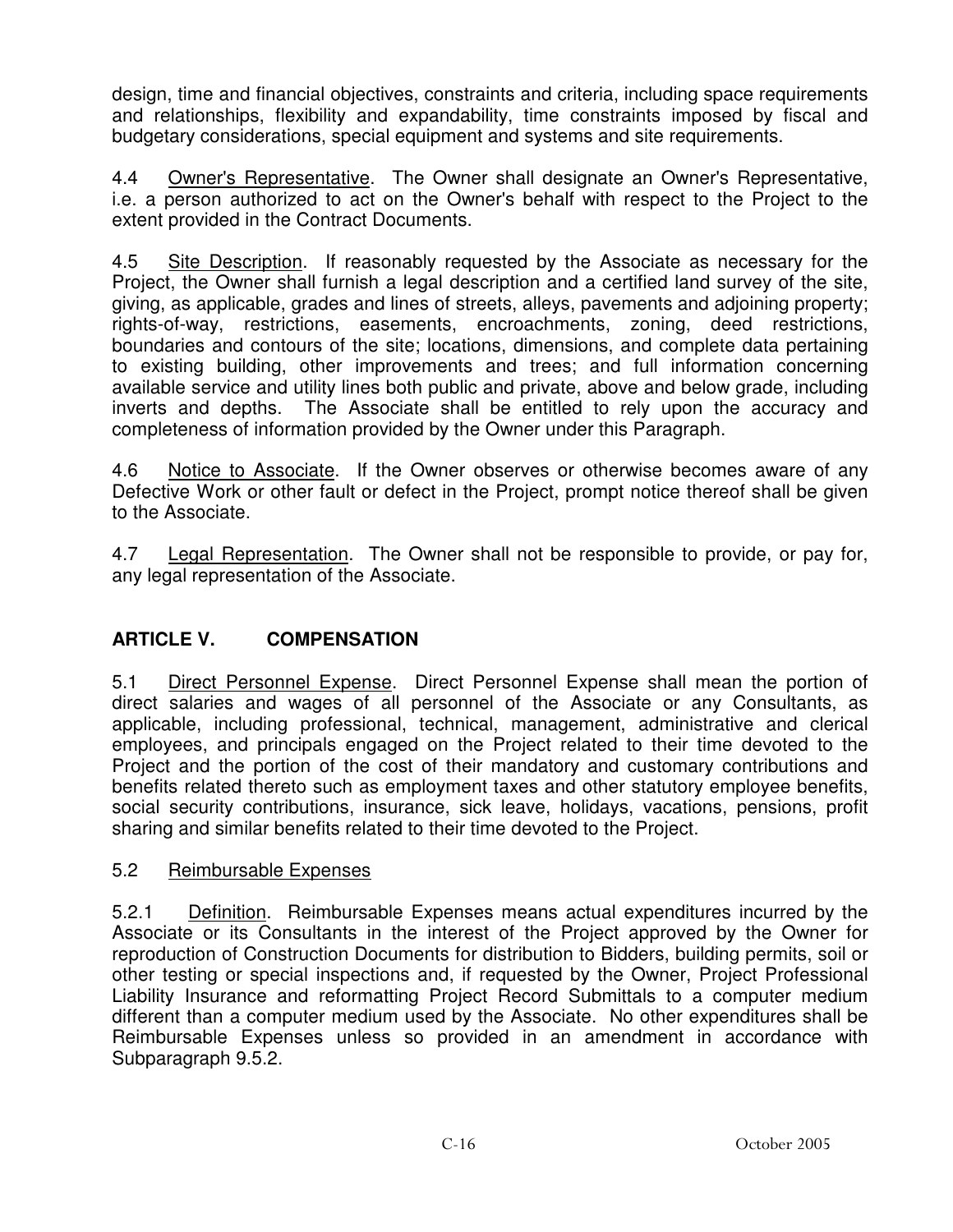5.2.2 Limits. The Associate shall use its best efforts to minimize Reimbursable Expenses. In all events, total Reimbursable Expenses shall not exceed  $\$ , without the written approval of the Owner and an amendment in accordance with Subparagraph 9.5.2. Reimbursable Expenses for the following items shall not exceed the respective amounts:

Item Amount

 **\$** 

### 5.3 Basis of Compensation

 **\$** 

5.3.1 Basic Fee. For Basic Services provided by the Associate and all Consultants, the Owner shall pay the Associate a Basic Fee in accordance with Paragraph 5.4 hereof in the amount of \$. A change in the Basic Fee may be made only by an amendment in accordance with Subparagraph 9.5.2.

5.3.2 Additional Fees. The Owner shall pay the Associate the respective Additional Fees for the following Additional Services:

#### Additional Service **Additional Fee**

For other Additional Services provided by the Associate and any Consultants in accordance with Article III, the Owner shall pay the Associate Additional Fees in an amount negotiated to the mutual reasonable satisfaction of the Owner and the Associate, but in all events, such Additional Fees shall not exceed two and one-half (2.5) times the Direct Personnel Expense incurred by the Associate and any applicable Consultant in providing those Additional Services. Except for the Additional Services and Additional Fees listed above, Additional Services and any Additional Fees may be approved only by an amendment in accordance with Subparagraph 9.5.2. The Associate, with the prior written consent of the Owner, may provide Additional Services through one or more Consultants.

5.3.3 Extent of Basic Fee. The Associate's Basic Fee includes all compensation for Basic Services, including without limitation, for salaries or other compensation of the Associate's employees at the principal office, branch offices and the field office, general operating expenses of the Associate's principal office, branch offices and the field office, any part of the Associate's capital expenses, including interest on the Associate's capital employed for the Project, overhead or expenses of any kind, except Reimbursable Expenses, any costs incurred due to the negligence of the Associate, the Associate's general advertising, federal, state or local income, sales or other taxes, state franchise taxes and qualification fees, and membership in trade, business or professional organizations.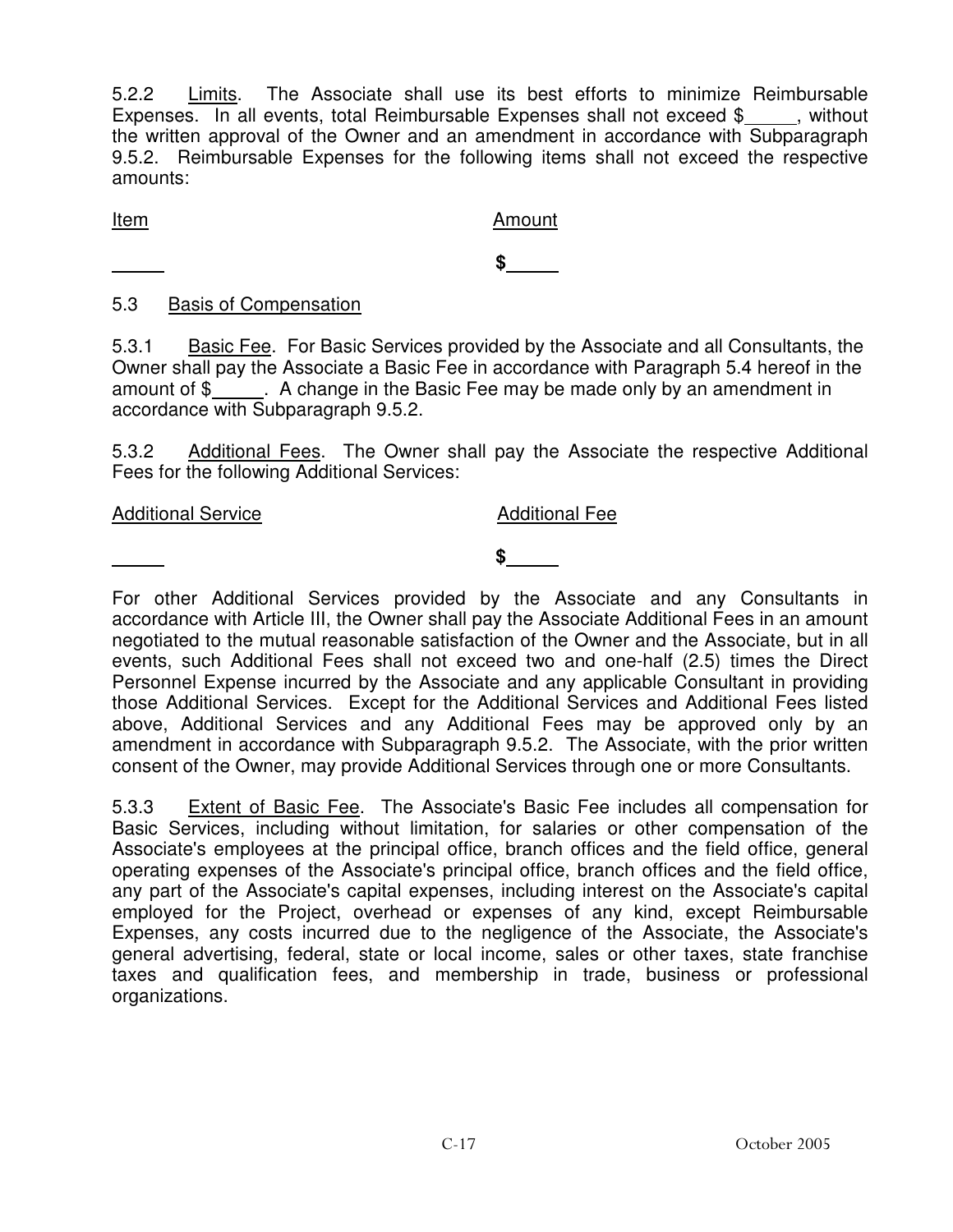### 5.4 Method and Terms of Payment

5.4.1 Basic Fee. Payment of the Basic Fee shall be made monthly in proportion to services performed in each Phase in accordance with the following percentages of the Basic Fee:

| Predesign Phase                     | 5%          |
|-------------------------------------|-------------|
| <b>Schematic Design Phase</b>       | 15%         |
| Design Development Phase            | 15%         |
| <b>Construction Documents Phase</b> | 30%         |
| <b>Bidding and Award Phase</b>      | $5\% - 7\%$ |
| <b>Construction Phase</b>           | 25%         |
| <b>Project Closeout</b>             | $3\% - 5\%$ |

The Bidding and Negotiation Phase or the Project Closeout Phase shall include approximately 2% of the fee and identified in the Associates Fee Proposal for preparation of the conformed construction documents prepared by the Associate in the Bidding and Negotiation Phase (refer to Article 2.6).

Any balance of the final 5% of the Basic Fee shall be paid upon Project Closeout as follows: one-half after preparation of all Punch-Lists and one-half after completion of all Punch-List items to the reasonable satisfaction of the Owner and receipt of Project Record Submittals by the Owner as provided in this Agreement. The Owner may waive the withholding of any final balance or part thereof, if Associate has performed to the reasonable satisfaction of the Owner. Payment of the last twenty percent (20%) of the Basic Fee for the Predesign Phase, the Schematic Design Phase, the Design Development Phase, the Construction Documents Phase, and the Bidding or Negotiation Phase shall be made only after all documents and Drawings required for the respective Phase have been submitted to the Owner, as applicable, in form and substance reasonably satisfactory to the Owner. The Basic Fee, including without limitation the final 5% thereof, shall be subject to all setoffs in favor of the Owner for claims against the Associate. Payments for Basic Services shall be based upon a properly completed Associate's Pay Request and shall be made within the applicable time limits provided by Section 126.30 of the Ohio Revised Code.

5.4.2 Additional Fees, Reimbursable Expenses. Payments of Additional Fees for Additional Services in accordance with Article III and Subparagraph 5.3.2 and for Reimbursable Expenses as set forth in Paragraph 5.2 shall be made monthly based upon services performed or expenses incurred, as applicable, and as shown by a properly completed Associate's Pay Request.

5.4.3 Payments by Associate. Within ten (10) business days of receipt of payment made pursuant to this Agreement, the Associate shall pay all portions thereof due to Consultants and to persons who provided items the expenses of which are Reimbursable Expenses.

5.4.4 Compensation for Extension of Project Time. If the Associate notifies the Owner not less than thirty (30) days prior to the time for completion of the Project set by the Project Schedule approved pursuant to Subparagraph 2.4.4, that such time for completion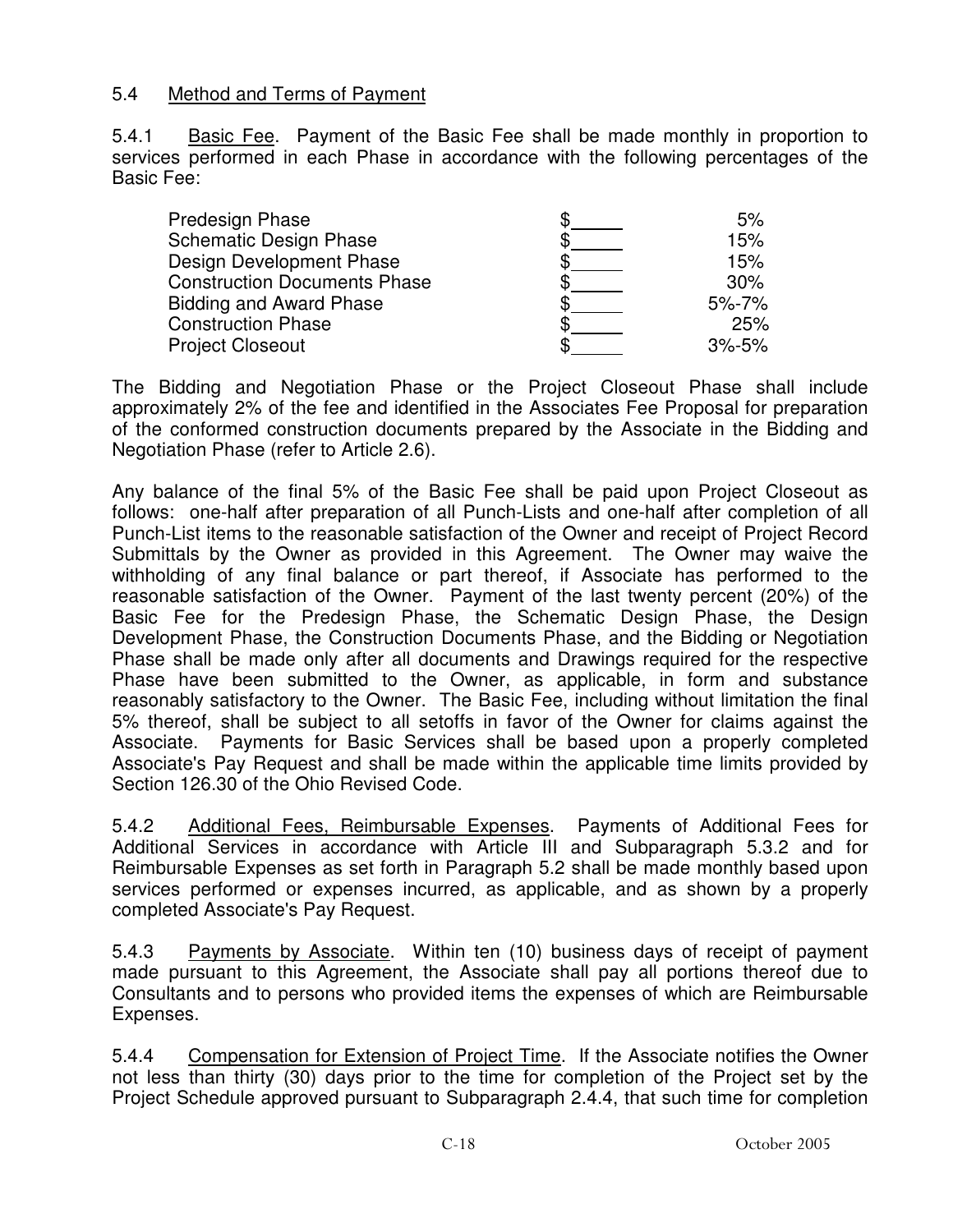is reasonably expected to be exceeded by more than ten percent (10%) through no fault of the Associate, the compensation, if any, for Basic Services to be rendered during such extended period shall be negotiated to the mutual reasonable satisfaction of the Owner and the Associate. If, as a result of such negotiation, the Owner agrees that the Associate shall be paid additional compensation, an amendment to that effect shall be executed in accordance with Subparagraph 9.5.2 before the Associate renders any services made necessary by such extension of the time of completion, unless otherwise agreed in writing by the Associate and the Owner.

5.4.5 Compensation for Change of Scope of Project or Construction Budget. The Scope of the Project is defined by the Approved Program of Requirements as provided in Subparagraph 2.2.2. The Construction Budget is defined in Subparagraph 1.1.2. If the Owner materially changes the Scope of the Project after the Schematic Design Phase or the Construction Budget at any time after the execution of this Agreement through no fault of the Associate, any necessary adjustment in the compensation of the Associate shall be negotiated to the mutual reasonable satisfaction of the Owner and the Associate. If, as the result of such negotiation, the Owner agrees that the Associate shall be paid additional compensation, an amendment to that effect shall be executed in accordance with Subparagraph 9.5.2 before the Associate renders any services made necessary by such change in the Scope of the Project or the Construction Budget, unless otherwise agreed in writing by the Owner.

## **ARTICLE VI. INSURANCE AND INDEMNIFICATION**

### 6.1 Insurance

6.1.1 Casualty Insurance. Except when a modification is requested in writing by the Associate and approved in writing by the Owner, the Associate shall carry and maintain at the Associate's cost, with companies authorized to do business in Ohio, all necessary liability insurance (which shall include as a minimum the requirements set forth below) during the term of this Agreement:

- a. Workers' Compensation and employer's liability insurance to the full extent as required by applicable law;
- b. Commercial general liability coverage for bodily injury and property damage, including limited contractual liability coverage, in not less than the following amounts:
	- i. General Aggregate Limit: \$2,000,000 each occurrence;
	- ii. Each Occurrence Limit: \$1,000,000 each occurrence; and
- c. Commercial automobile liability coverage, including non-owned and hired, in an amount not less than \$1,000,000.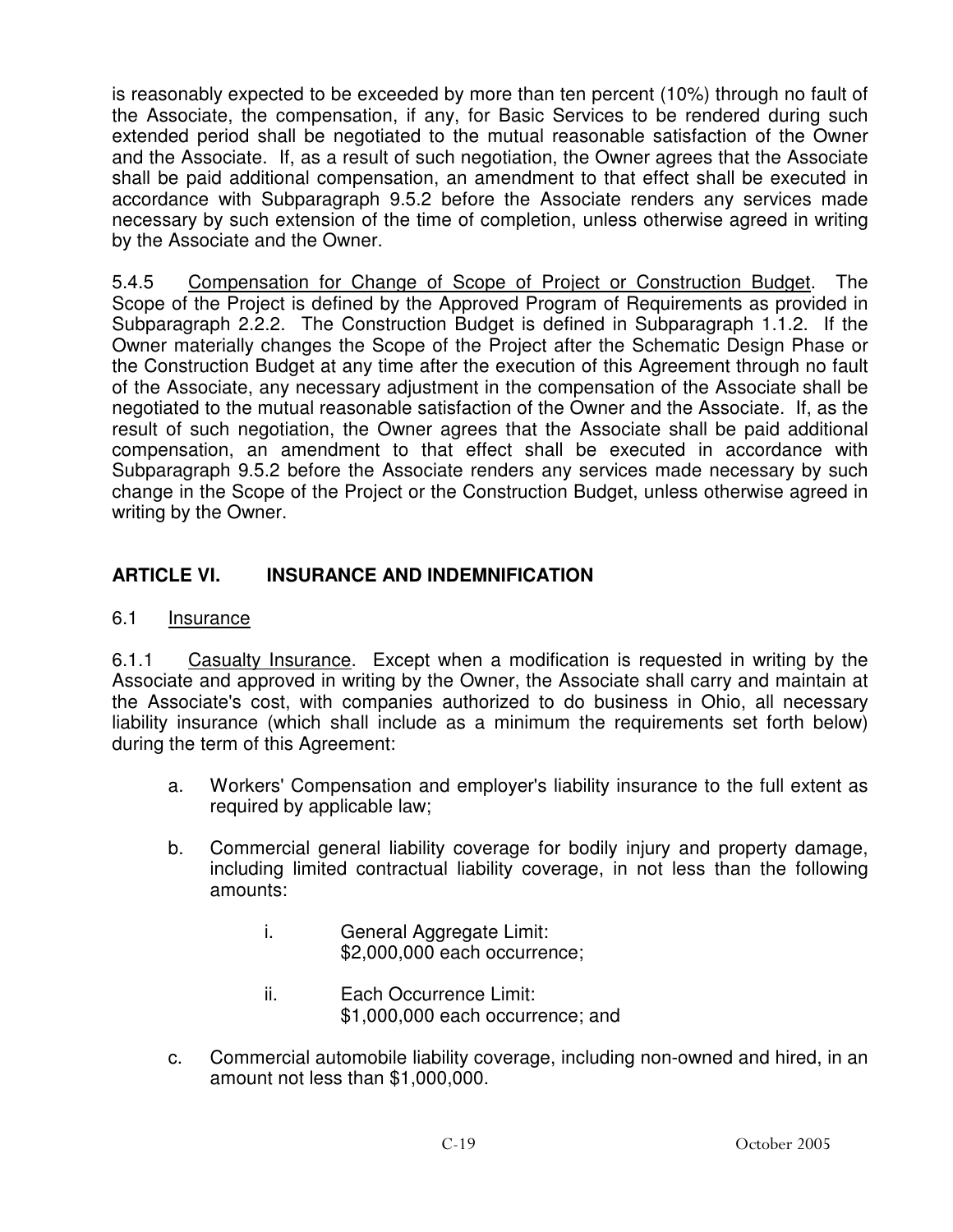6.1.2 Project Professional Liability Insurance. For all Projects with a Construction Budget of \$5,000,000 or more, the Associate shall, in consultation with the Owner, obtain proposals for project specific professional liability insurance to cover the Associate, any Consultants and Construction Manager ("Project Professional Liability Insurance") in an amount of not less than \$2,000,000. The term of coverage of such insurance will include the design period, the construction period and a period of no less than two (2) years after the Contract Completion.

6.1.3 Professional Liability Insurance. When the Owner does not elect to procure Project Professional Liability Insurance, and subject to the Owner's waiver or modification of Professional Liability Insurance upon written request of the Associate, the Associate shall maintain insurance to protect against claims arising from the performance of the Associate's services caused by any negligent acts, errors or omissions for which the Associate is legally liable ("Professional Liability Insurance"). Except when a waiver is approved by the Owner upon written request of the Associate, such Professional Liability Insurance shall be in an amount not less than \$1,000,000 per claim and in the annual aggregate. The Associate shall keep such insurance in effect for so long as the Associate may be held liable for its performance of services for the Project. If the Professional Liability Insurance is written on a claims-made basis, such insurance shall have a retroactive date no later than the date on which the Associate commenced to perform services relating to the Project. The insurance company issuing the Professional Liability Insurance policy must be authorized to do business in Ohio and have a rating of at least A status as noted in the most recent edition of the Best's Insurance Reports.

6.1.4 Certificates. The Associate shall provide the Owner with certificates of insurance evidencing the required coverages and amounts, including without limitation any certificates of renewal of insurance. The certificates of insurance shall contain a provision that the policy or policies will not be canceled without thirty (30) days' prior written notice to the Owner.

## 6.2 Indemnification

6.2.1 Indemnification by Associate Generally. To the fullest extent permitted by law, the Associate shall and does agree to indemnify and hold harmless the Owner and their members, officers, employees and representatives from and against all claims, damages, losses, liens, causes of action, suits, judgments and expenses (including attorney's fees and other costs of defense), of any nature, kind or description, which (a) arise out of, are caused by or result from performance of the Associate's services hereunder and (b) are attributable to bodily injury, personal injury, sickness, disease or death of any person, or to damage to or destruction of property, including the loss of use and consequential damages resulting therefrom, but (c) only to the extent they are caused by any negligent acts, errors or omissions of the Associate, anyone directly or indirectly employed by the Associate or anyone for whose acts the Associate is legally liable. This Subparagraph is intended to be, and shall be construed as consistent with, and not in conflict with, Section 2305.31 of the Ohio Revised Code.

6.2.2 Intellectual Property Indemnification. To the fullest extent permitted by law, the Associate shall and does agree to indemnify and hold harmless the Owner and their members, officers, employees and representatives from and against all claims, damages,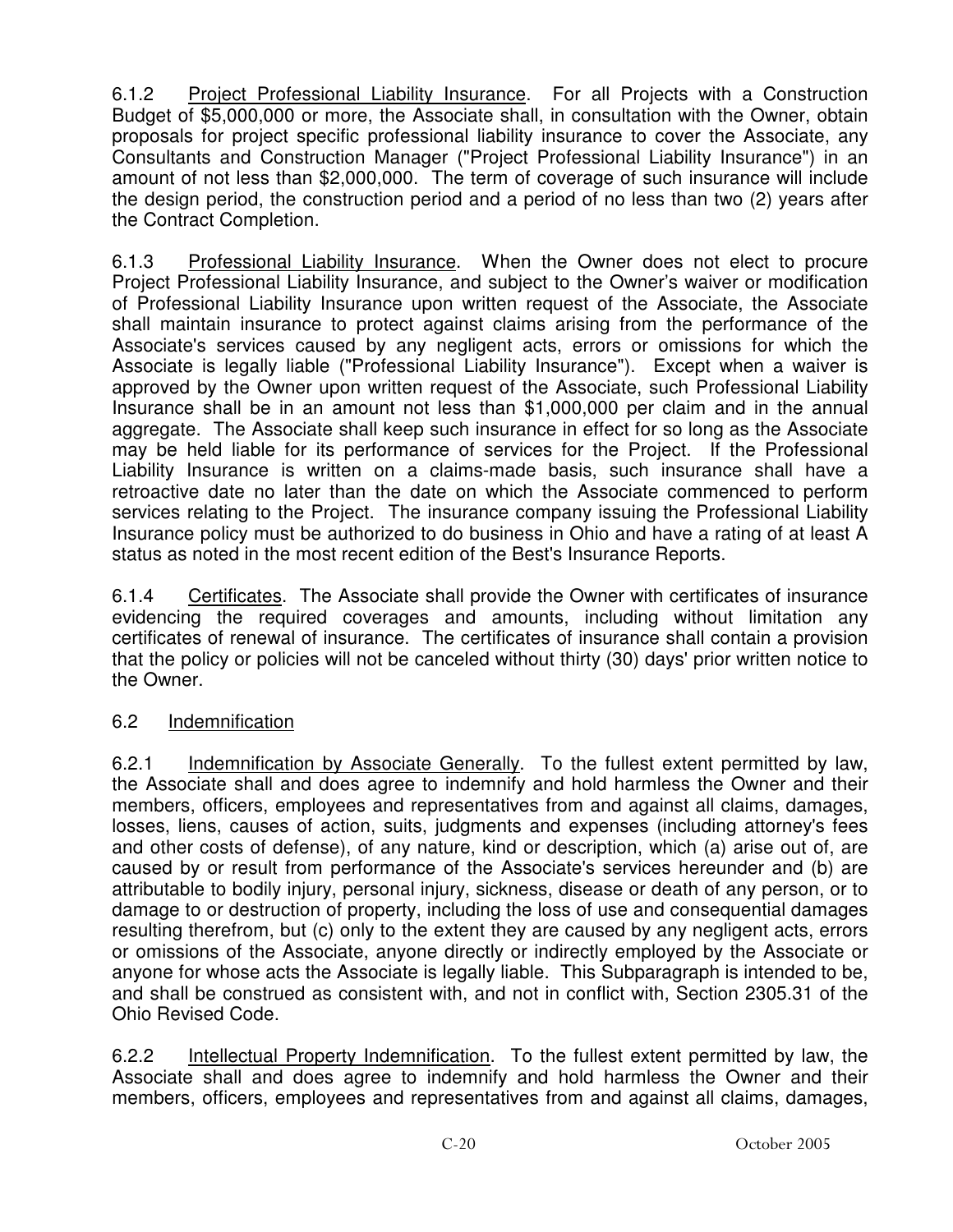losses, liens, causes of action, suits, judgements and expenses (including attorney's fees and other costs of defense), of any nature, kind or description, which result from any claimed infringement of any copyright, patent or other intangible property right caused by the Associate, anyone directly or indirectly employed by the Associate or anyone for whose acts the Associate is legally liable. The Associate shall not be required to indemnify and hold harmless such persons for such matters when the claimed infringement occurs in materials provided by the Owner.

## **ARTICLE VII. DISPUTE RESOLUTION PROVISIONS**

7.1 Mediation. Instead of, or in addition to, the procedures set forth below, the Owner and the Associate may, by written agreement, submit any claims, requests, disputes or matters in question between or among them to mediation upon such terms as shall be mutually reasonably agreeable.

7.2 Notice and Filing of Requests. Any request by the Associate for additional fees or expenses shall be made in writing to the Owner and filed prior to payment of the final 5% of the Basic Fee. Failure of the Associate to timely make such a request shall constitute a waiver by the Associate of any request for such fees and expenses.

7.3 Request Information. In every written request filed pursuant to Paragraph 7.2, the Associate shall provide the nature and amount of the request; identification of persons, entities and events responsible for the request; activities on the Project Schedule affected by the request or new activities created by any delay and the relationship with existing activities; anticipated duration of any delay; and recommended action to avoid or minimize any future delay.

7.4 Meeting with Project Administrator. If the Associate files a written request with the Owner pursuant to Paragraph 7.2, the Owner shall, within thirty (30) days of receipt of the request, schedule a meeting in an effort to resolve the request and render a decision on the request promptly thereafter or render a decision on the request without a meeting, unless a mutual agreement is made to extend such time limit. The meeting shall be attended by persons expressly and fully authorized to resolve the request on behalf of the Associate.

7.5 Performance. The Associate shall proceed with the Associate's performance of this Agreement during any dispute resolution process, unless otherwise agreed by the Associate and the Owner in writing. The Owner shall continue to make payment, in accordance with this Agreement, of any amounts not in dispute pending final resolution of any dispute in accordance with this Paragraph.

# **ARTICLE VIII. TERMINATION AND REMEDIES**

## 8.1 Termination of Agreement

8.1.1 Means of Termination. This Agreement may be terminated by either party upon seven (7) days written notice should the other party fail to perform in accordance with the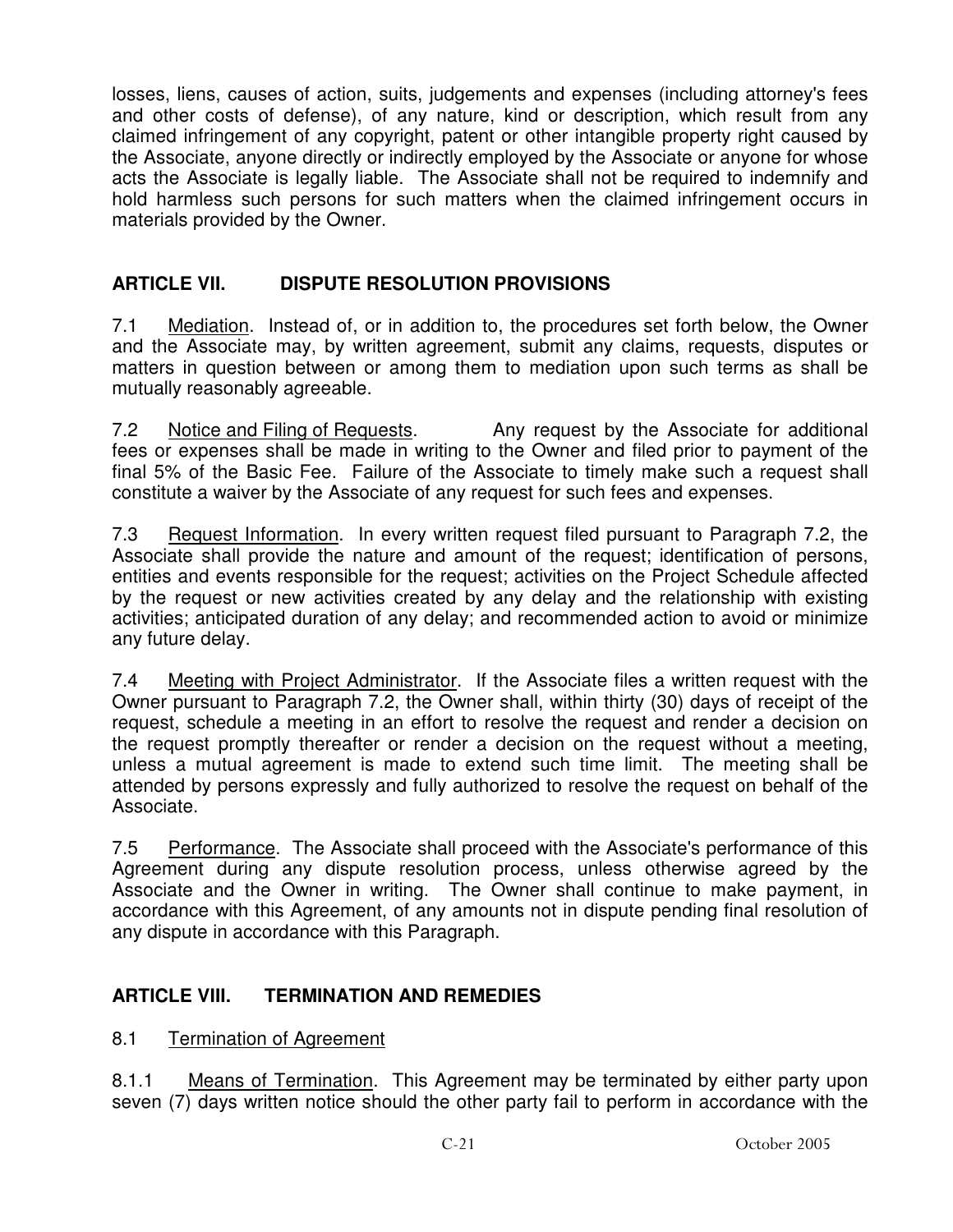terms of this Agreement; provided, however, the Associate shall not terminate this Agreement for non-payment if the Owner initiates the payment process within ten (10) days of receipt of the Associate's written notice to terminate. This Agreement may be terminated by the Owner without cause upon fifteen (15) days written notice to the Associate. This Agreement may be terminated at any time upon the mutual consent of the Owner and the Associate.

8.1.2 Associate's Remedies Upon Termination by Owner Without Cause or Termination by Associate. In the event of a termination which is not due to the failure of the Associate to perform in accordance with the terms of this Agreement, the Associate shall be compensated for all Basic Services of a completed Phase performed prior to the termination date in accordance with the percentages set forth in Subparagraph 5.4.1, together with Reimbursable Expenses incurred prior to the termination date. In such event, for services rendered prior to the termination date in an uncompleted Phase and for Additional Services, the Associate shall receive compensation based on the percentages of completion of that Phase or those Additional Services, as applicable, and as reasonably determined by the Owner, together with Reimbursable Expenses incurred prior to the termination date.

8.1.3 Associate's Remedies Upon Termination by Owner for Cause. In the event of a termination which is due to the failure of the Associate to perform in accordance with the terms of this Agreement, the Associate shall be compensated only for Basic Services performed and paid for prior to the termination date in accordance with the percentages set forth in Subparagraph 5.4.1, together with Additional Services completely performed prior to the termination date. In such event, the Associate shall be reimbursed only for Reimbursable Expenses incurred prior to the date of the notice of termination, unless the Owner consents in writing to the payment of Reimbursable Expenses incurred after that date.

8.1.4 Associate's Remedies Upon Termination by Mutual Consent. In the event of a termination upon the mutual consent of the Owner and the Associate, any compensation for Basic Services or for Additional Services or payment of Reimbursable Expenses shall be negotiated and set forth in an amendment to this Agreement in accordance with Subparagraph 9.5.2 prior to such termination.

8.1.5 Post-Termination Matters. If the Owner and the Associate agree that any services are to be performed for the Project by the Associate after any termination date, the amount of any compensation and the method and terms of payment of such compensation or any Reimbursable Expenses related to such services shall be negotiated and set forth in an amendment to this Agreement in accordance with Subparagraph 9.5.2 prior to the commencement of such services. Such amendment and any relevant provisions of this Agreement shall survive termination of this Agreement.

## 8.2 Remedies

8.2.1 Cumulative Remedies. No remedy conferred upon the Owner by the terms of this Agreement is intended to be exclusive of any other remedy provided at law or in equity. Each and every remedy of the Owner shall be cumulative and shall be in addition to any other remedy given to the Owner hereunder or now or hereafter existing. Except as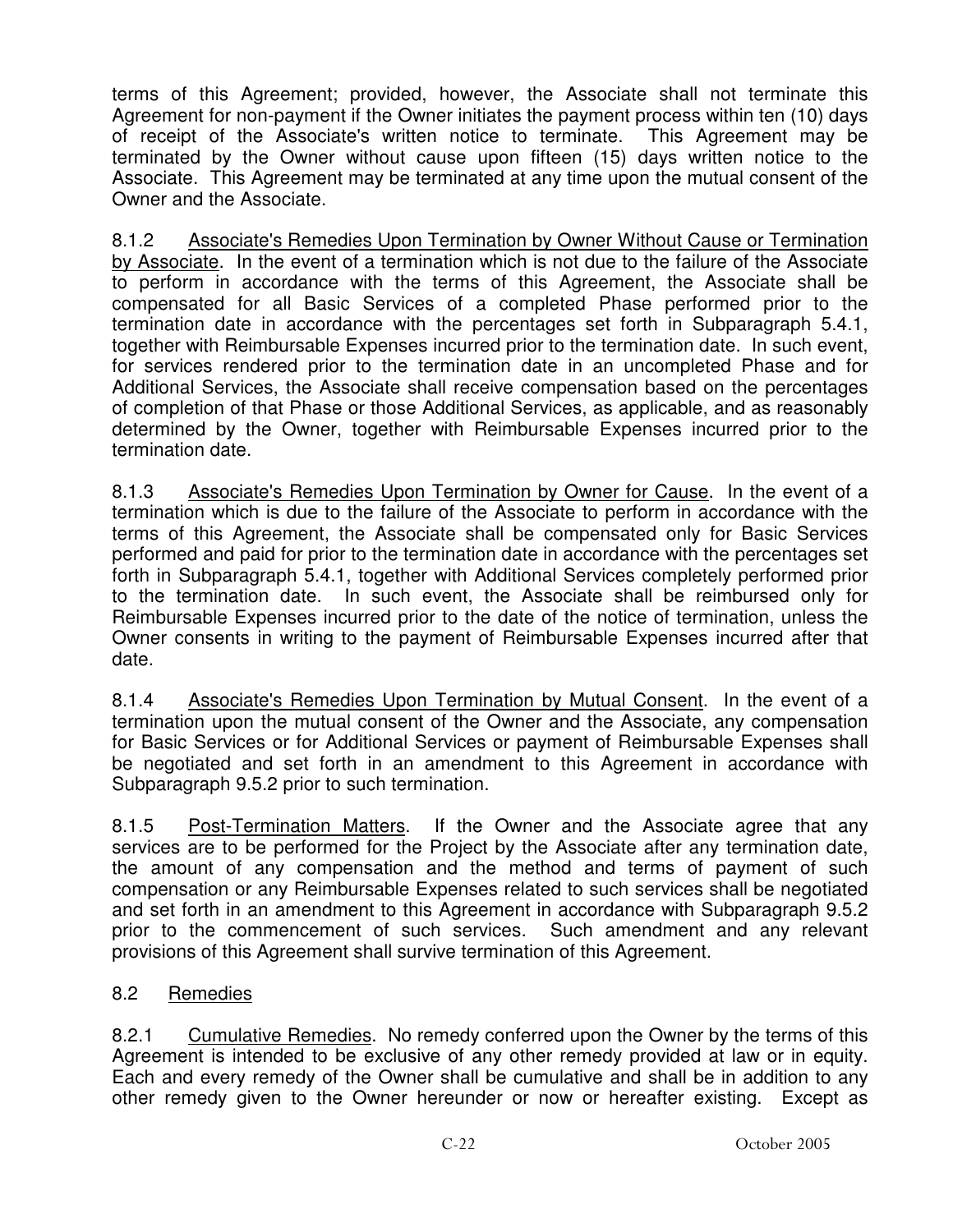otherwise provided in this Agreement, no remedy conferred upon the Associate by the terms of this Agreement is intended to be exclusive of any other remedy provided at law or in equity. Except as otherwise provided in this Agreement, each and every remedy of the Associate shall be cumulative and shall be in addition to any other remedy given to the Associate hereunder or now or hereafter existing.

8.2.2 Remedies Not Waived. No delay, omission or forbearance to exercise any right, power or remedy accruing to the Owner or the Associate hereunder shall impair any such right, power or remedy or shall be construed to be a waiver of any breach hereof or default hereunder. Every such right, power or remedy may be exercised from time to time and as often as deemed expedient.

# **ARTICLE IX. MISCELLANEOUS PROVISIONS**

## 9.1 Ownership and Use of Documents

9.1.1 Property of Owner. Drawings, Specifications and other documents prepared by, or with the cooperation of, the Associate or any Consultant pursuant to this Agreement are the property of the Owner whether or not the Project for which they are prepared is commenced or completed. The Associate or Consultant, as applicable, may retain copies, including reproducible copies of such Drawings, Specifications and other documents for information and reference. Such Drawings, Specifications or other documents may be used by the Owner or others employed by the Owner for reference in any completion, correction, remodeling, renovation, reconstruction, alteration, modification of or addition to the Project, without compensation to the Associate or Consultant. Unless the Project is a prototype, such Drawings, Specifications or other documents shall not be used by the Owner, or be given or sold by the Owner to be used by others, on other projects except by agreement in writing and with agreed upon appropriate compensation to the Associate or Consultant, as applicable. If an event occurs for which the Associate or Consultant may be liable, the Owner shall notify the Associate or Consultant of such event as soon as practical after such event and shall provide access to the Project to the Associate or Consultant and their representatives. This Subparagraph shall survive termination of this Agreement.

9.1.2 Associate's Intellectual Property. All inventions, patents, design patents and computer programs acquired or developed by the Associate in connection with or relation to the Project shall remain the property of the Associate and shall be protected by the Owner from use by others except by agreement in writing with appropriate and agreed upon compensation to the Associate.

9.2 Public Relations. Prior to completion of the Project, any public relations or publicity about the Project shall be solely within the control and with the consent of the Owner.

9.3 Records. The records of all of the Associate's Direct Personnel Costs, Reimbursable Expenses and payments to Consultants pertaining to the Project shall be kept on a generally recognized accounting basis and shall be available to the Owner at all times and shall be maintained for seven (7) years after Final Acceptance of the Project. All other records kept by the Associate related to the Project shall be available to the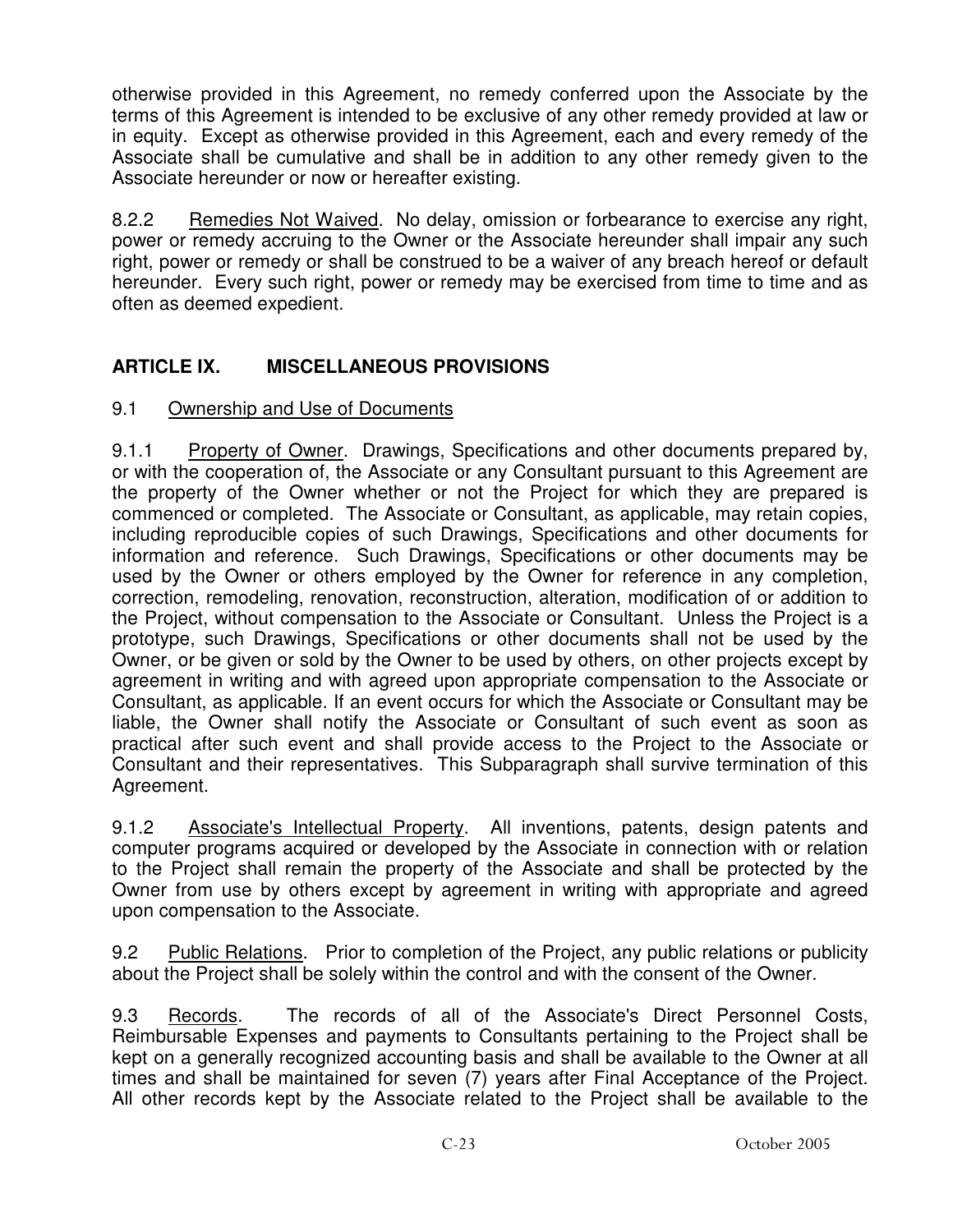Owner at all times and shall be maintained for six (6) years after Final Acceptance of the Project Owner.

9.4 Successors and Assigns. The Owner and the Associate each bind themselves, their successors, assigns and legal representatives, to the other party to this Agreement and to the successors, assigns and legal representatives of the other party with respect to all terms of this Agreement. The Associate shall not assign, or transfer any right, title or interest in this Agreement without the prior written consent of the Owner.

### 9.5 Extent of Agreement

9.5.1 Entire Agreement. This Agreement and the Contract Documents represent the entire and integrated agreement between the Owner and the Associate and supersede all prior negotiations, representations or agreements, either written or oral.

9.5.2 Amendments. This Agreement may be amended only by an amendment signed by both the Associate and the Owner.

9.5.3 Multiple Counterparts. This Agreement may be executed in any number of counterparts, each of which shall be regarded as an original and all of which shall constitute but one and the same instrument.

9.5.4 Captions. The captions or headings in this Agreement are for convenience only and in no way define, limit or describe the scope or intent of any provisions or sections hereof.

9.5.5 Precedence. If there are any inconsistencies between the provisions of the Contract Documents and the provisions of the Announcement, the Technical Proposal or this Agreement, the provisions of the Contract Documents shall prevail.

9.5.6 Conditions to Validity. None of the rights, duties and obligations contained in this Agreement shall be binding on any party until all legal requirements have been complied with, including without limitation that the Director of Budget and Management of the State first certifies that there is a balance in the appropriation not already obligated to pay existing obligations, as required by Section 126.07, Ohio Revised Code, all necessary funds are available from the applicable state agencies or instrumentalities and, when required, the expenditure of such funds is approved by the Controlling Board of the State of Ohio or other applicable approving body. In addition, if federal funds are to be used to pay fees and expenses under this Agreement, none of the rights, duties and obligations contained in this Agreement shall be binding on any party until the Owner notifies the Associate in writing that such funds are available from the Owner's source.

## 9.6 Governing Law

9.6.1 Law of Ohio. This Agreement shall be governed by the law of the State of Ohio to the exclusion of the law of any other jurisdiction and the State of Ohio shall have jurisdiction over any action hereunder or related to the Project to the exclusion of any other forum.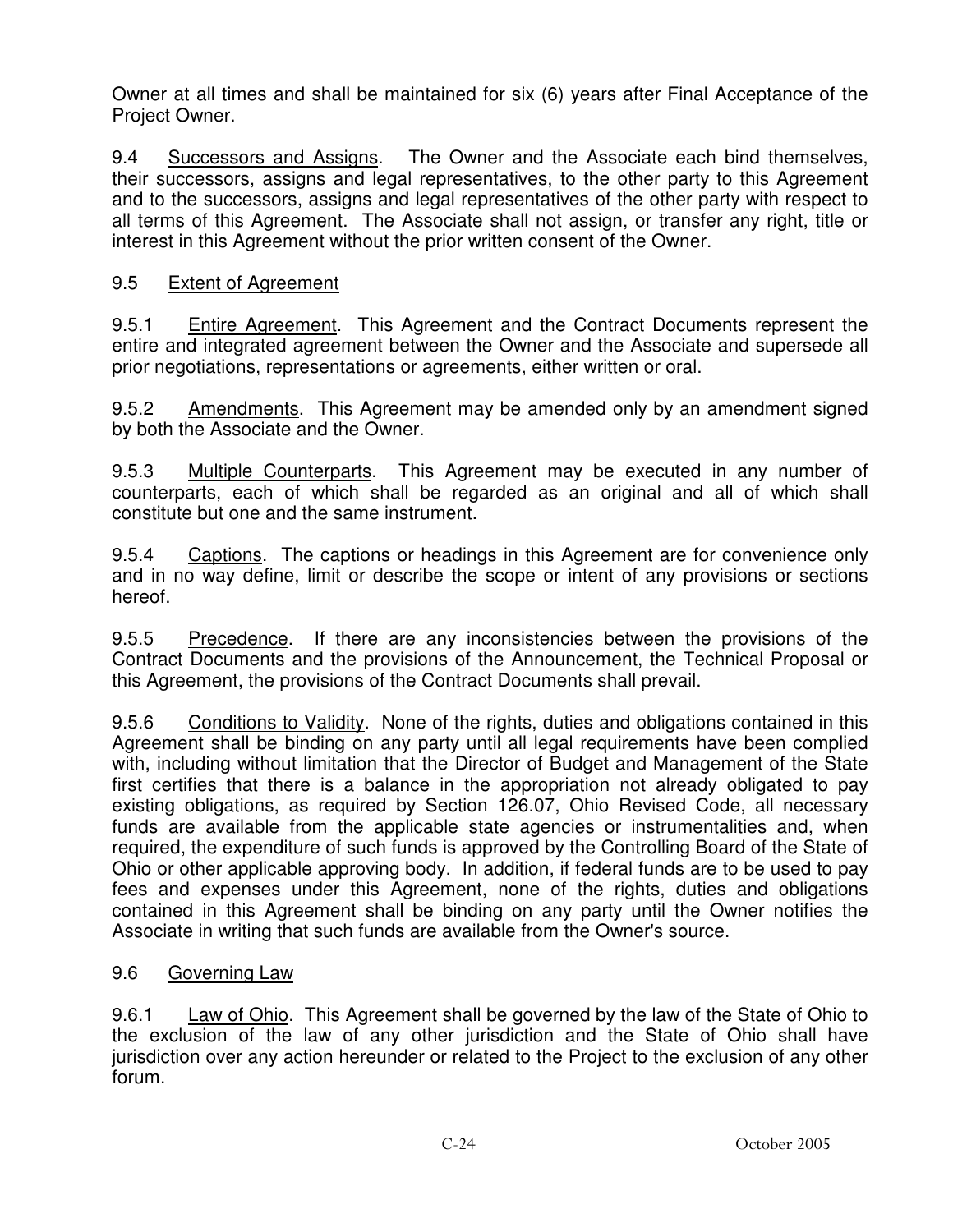9.6.2 Capitalized Terms. Capitalized terms in this Agreement shall have the same meaning as those in the Standard Conditions, unless otherwise defined herein or unless another meaning is indicated by the context.

9.7 Assignment of Antitrust Claims. Each party to this Agreement recognizes that in actual economic practice, overcharges resulting from antitrust violations are in fact usually borne by the ultimate purchaser of goods and services; in this instance the ultimate purchaser is the Owner. Therefore, the following assignment is made:

Intending to be legally bound, the Associate, acting herein by and through the person signing this Agreement on its behalf as a duly authorized agent, hereby assigns, sells, conveys and transfers to the Owner any and all right, title and interest in and to any and all claims and causes of action which the Associate may now have or hereafter acquire under the antitrust laws of the United States of America or the State, PROVIDED that the claims or causes of action relate to the particular goods, products, commodities, intangibles, or services purchased, procured, or acquired by, or rendered to, the Owner pursuant to this Agreement, and EXCEPT as to any claims or causes of action which result from antitrust violations commencing after the price is established under this Agreement and which are not passed on to the Owner by any means. In addition, the Associate warrants and represents that it will require any and all of its Consultants and suppliers to assign any and all federal and State antitrust claims and causes of action to the Owner, subject to the proviso and exception stated above. The provisions of this Subparagraph shall become effective at the time the Owner executes its concurrence to this Agreement without further acknowledgement by any of the parties.

#### 9.8 Notices

9.8.1 Addresses. All notices, certificates, requests or other communications hereunder shall be in writing and shall be deemed to be given if delivered in person to the individual or to a member of the company or organization for whom the notice is intended, or if delivered at or mailed by registered or certified mail, postage prepaid, to the appropriate following address:

If to the Owner:

 The University of Toledo Mail Stop 216—Facilities & Construction Toledo, OH 43606-3390

If to the Associate:

9.8.2 Facsimiles. For convenience of communication only, notices, certificates, requests or other communications hereunder of fewer then ten (10) pages, except requests for payment, may be sent by facsimile transmission to the Owner at  $(419)$  and to the Associate at . Notices, certificates, requests or other communications sent by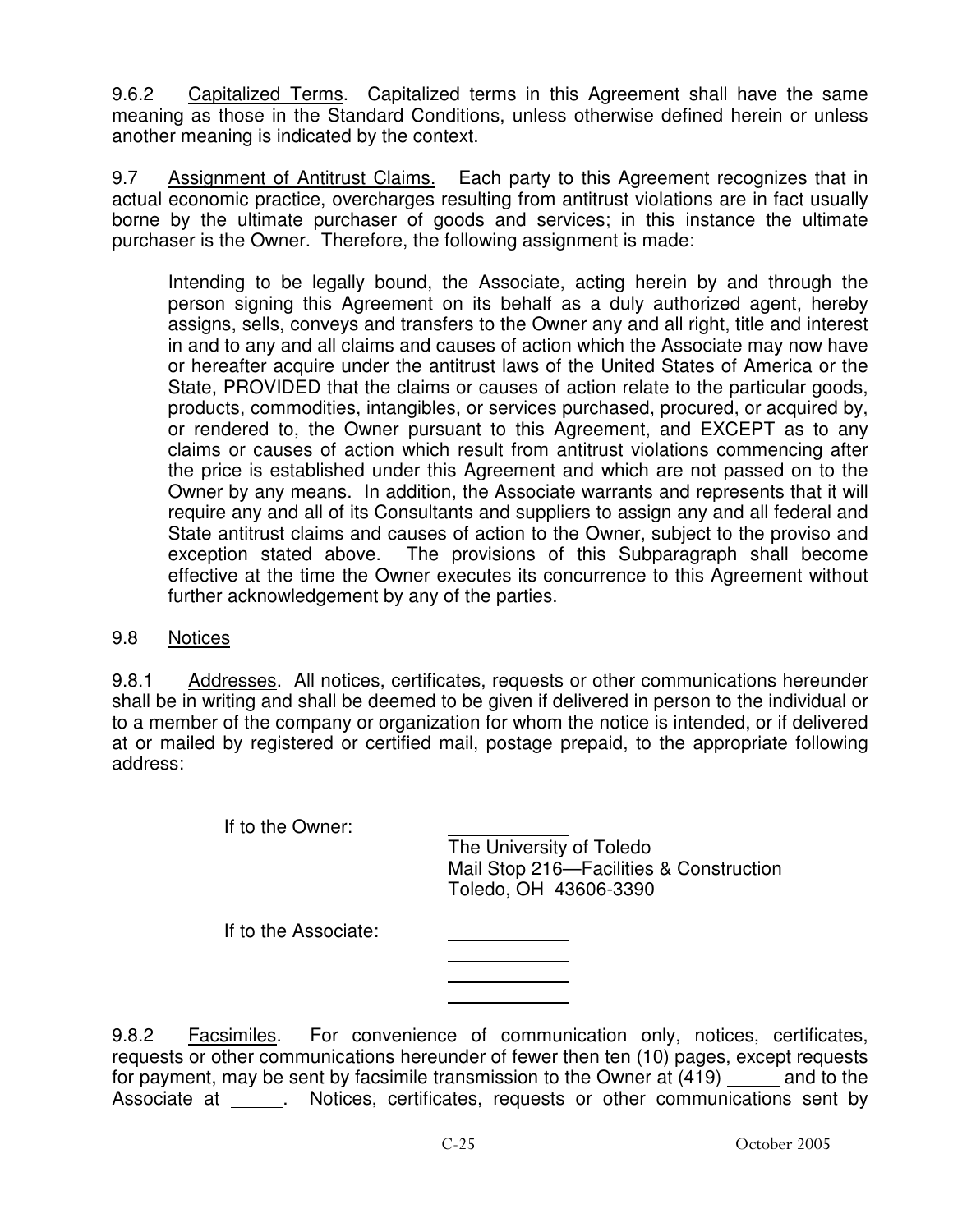facsimile transmission shall not be deemed to be given unless a counterpart is received or mailed in accordance with Subparagraph 9.8.1. Requests for payment may be sent to the Owner by facsimile transmission only upon specific direction from the Owner.

9.8.3 Emergencies. In the event of an emergency involving the Project, including, without limitation, a fatality, serious injury, fire, collapse, flood, utility or power loss to occupied facilities, explosion, or environmental damage, the Associate shall immediately notify the Owner by telephone.

9.8.4 Change of Address. The Owner or the Associate may, by notice given hereunder, designate any further or different addresses, telephone numbers or facsimile numbers to which subsequent notices, certificates, requests or communications shall be sent.

9.9 Severability. If any provision of this Agreement, or any covenant, obligation or agreement contained herein is determined by a court of competent jurisdiction to be invalid or unenforceable, such determination shall not affect any other provision, covenant, obligation or agreement, each of which shall be construed and enforced as if such invalid or unenforceable provision were not contained herein. Such invalidity or unenforceability shall not affect any valid and enforceable application thereof, and each such provision, covenant, obligation or agreement, shall be deemed to be effective, operative, made, entered into or taken in the manner and to the full extent permitted by law.

9.10 O.R.C. 9.24 Warranty. Associate warrants that it is not subject to an "unresolved" finding for recovery under O.R.C. 9.24. If the warranty is deemed to be false, the Agreement is void ab initio and the Associate must immediately repay to the Owner any funds paid under this Agreement.